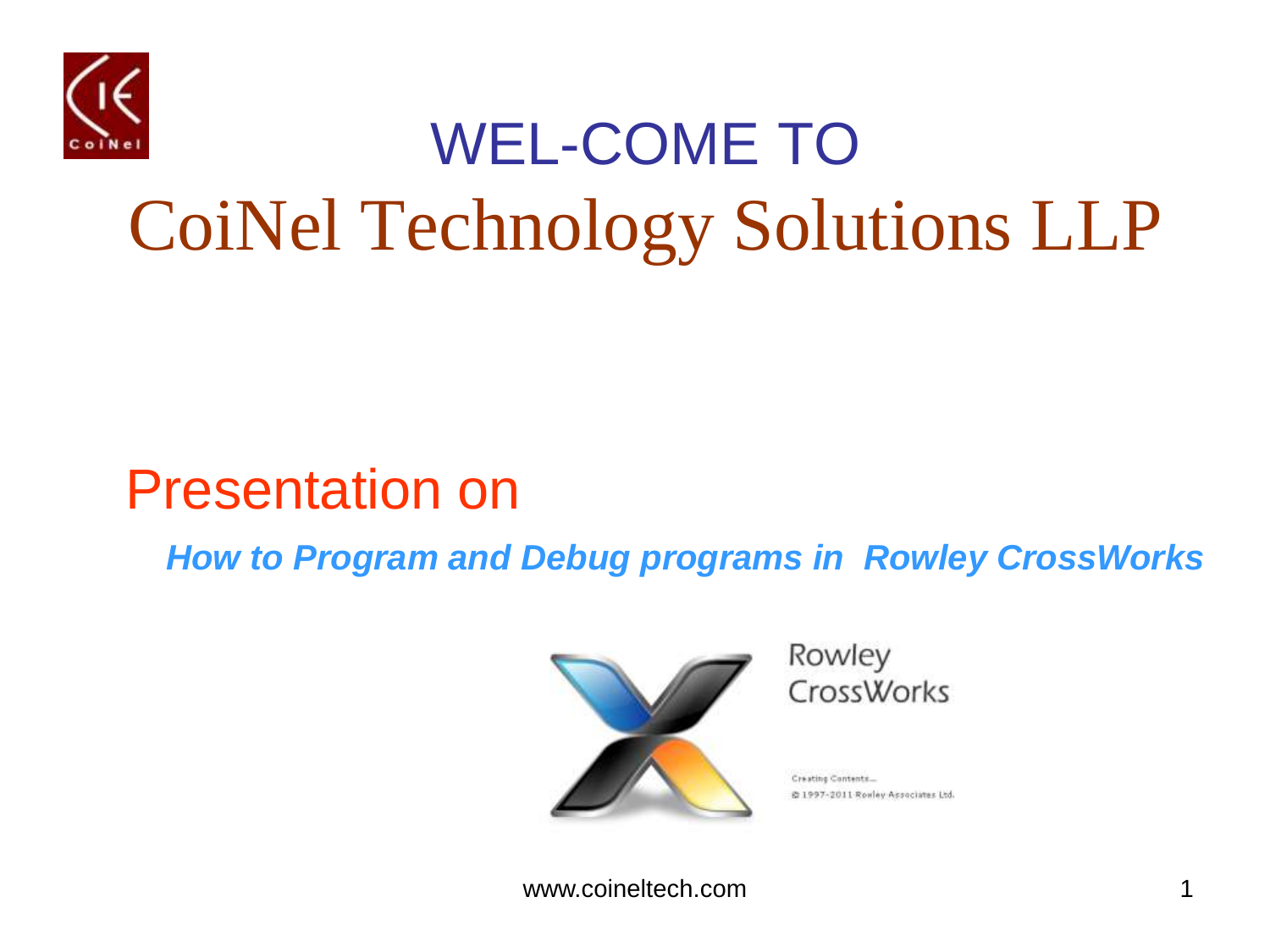

## Getting Started

To start Rowley CrossWorks,

Click on Start button on Task bar, on the pull up menu, go to

Programs  $\rightarrow$  Rowley Associates Limited  $\rightarrow$  Cross Works for ARM 2.1  $\rightarrow$  Cross studio for ARM 2.1

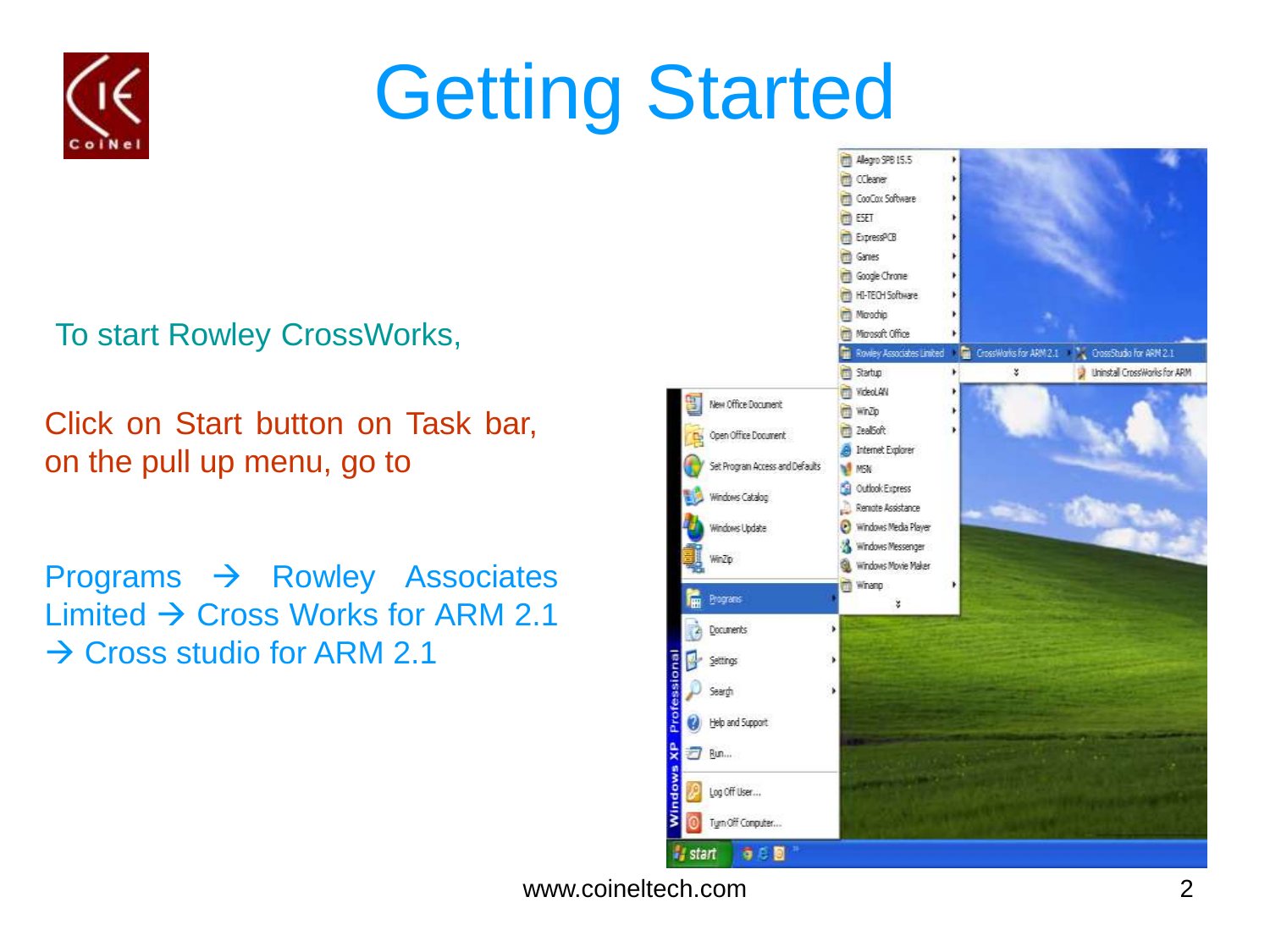## Rowley's First Page

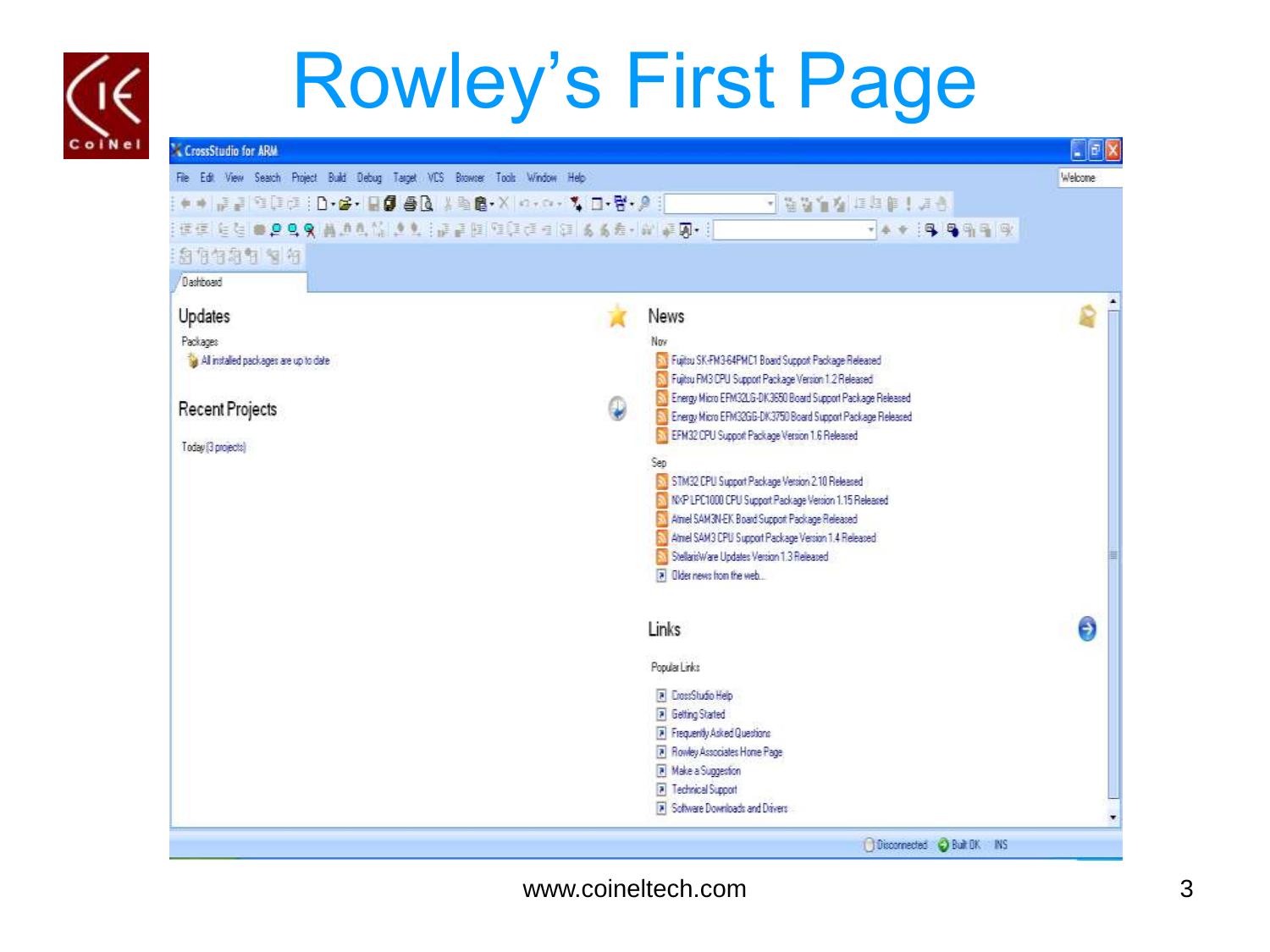

## Creating a Project

#### To Create a project,

#### Click on File menu  $\rightarrow$  New Project

|      | CrossStudio for ARM |      |                                 |         |              |       |        |      |                                                                               |       |
|------|---------------------|------|---------------------------------|---------|--------------|-------|--------|------|-------------------------------------------------------------------------------|-------|
| File | Edit                | View | Search                          | Project | <b>Build</b> | Debug | Target | VCS. | Browser                                                                       | Tools |
| ħ    | New                 |      |                                 |         |              |       | ø      |      | $\bigoplus$ $\bigcirc$ $\downarrow$ to $\bigoplus$ $\cdot$ $\times$ $\bigcup$ |       |
| É    | Open                |      |                                 |         | Ctrl+0       |       | 编之     |      | <b>B. INFORMATION</b>                                                         |       |
| 厦    | Open From Solution  |      |                                 |         | Alt+0        |       |        |      |                                                                               |       |
|      | Open With           |      |                                 |         |              |       |        |      |                                                                               |       |
|      |                     |      | Open Directory In File Explorer |         |              |       |        |      |                                                                               |       |
|      | Close               |      |                                 |         | Ctrl+F4      |       |        |      |                                                                               |       |
| 'n   | New Project         |      |                                 |         | Ctrl+Shift+N |       |        |      |                                                                               |       |
| пÓ   | Open Solution       |      |                                 |         | Ctrl+Shift+0 |       |        |      |                                                                               |       |
| 酊    | Close Solution      |      |                                 |         |              |       |        |      |                                                                               |       |
| e.   | Save                |      |                                 |         | Ctrl+S       |       |        |      |                                                                               |       |
|      | Save As             |      |                                 |         | Ctrl+K, A    |       |        |      |                                                                               |       |
|      | Save Copy Of As     |      |                                 |         | Ctrl+K, Y    |       |        |      |                                                                               |       |
| Е.   | Save And Close      |      |                                 |         | Ctrl+K, D    |       |        |      |                                                                               |       |
| 団    | Save All            |      |                                 |         | Ctrl+Shift+S |       |        |      |                                                                               |       |
|      | Save All and Exit   |      |                                 |         |              |       |        |      |                                                                               |       |
| 兡    | Get Latest Version  |      |                                 |         | Ctrl+R, G    |       |        |      |                                                                               |       |
|      | Source Control      |      |                                 |         |              | ٠     |        |      |                                                                               |       |
| മ    | Page Setup          |      |                                 |         |              |       |        |      |                                                                               |       |
| વિ   | Print Preview       |      |                                 |         |              |       |        |      |                                                                               |       |
| ê    | Print               |      |                                 |         | Ctrl+P       |       |        |      |                                                                               |       |
|      | Recent Files        |      |                                 |         |              |       |        |      |                                                                               |       |
|      | Recent Projects     |      |                                 |         |              | ▶     |        |      |                                                                               |       |
|      | Exit                |      |                                 |         |              |       |        |      |                                                                               |       |
|      |                     |      |                                 |         |              |       |        |      |                                                                               |       |
|      |                     |      |                                 |         |              |       |        |      |                                                                               |       |
|      |                     |      |                                 |         |              |       |        |      |                                                                               |       |

Adds or creates a new project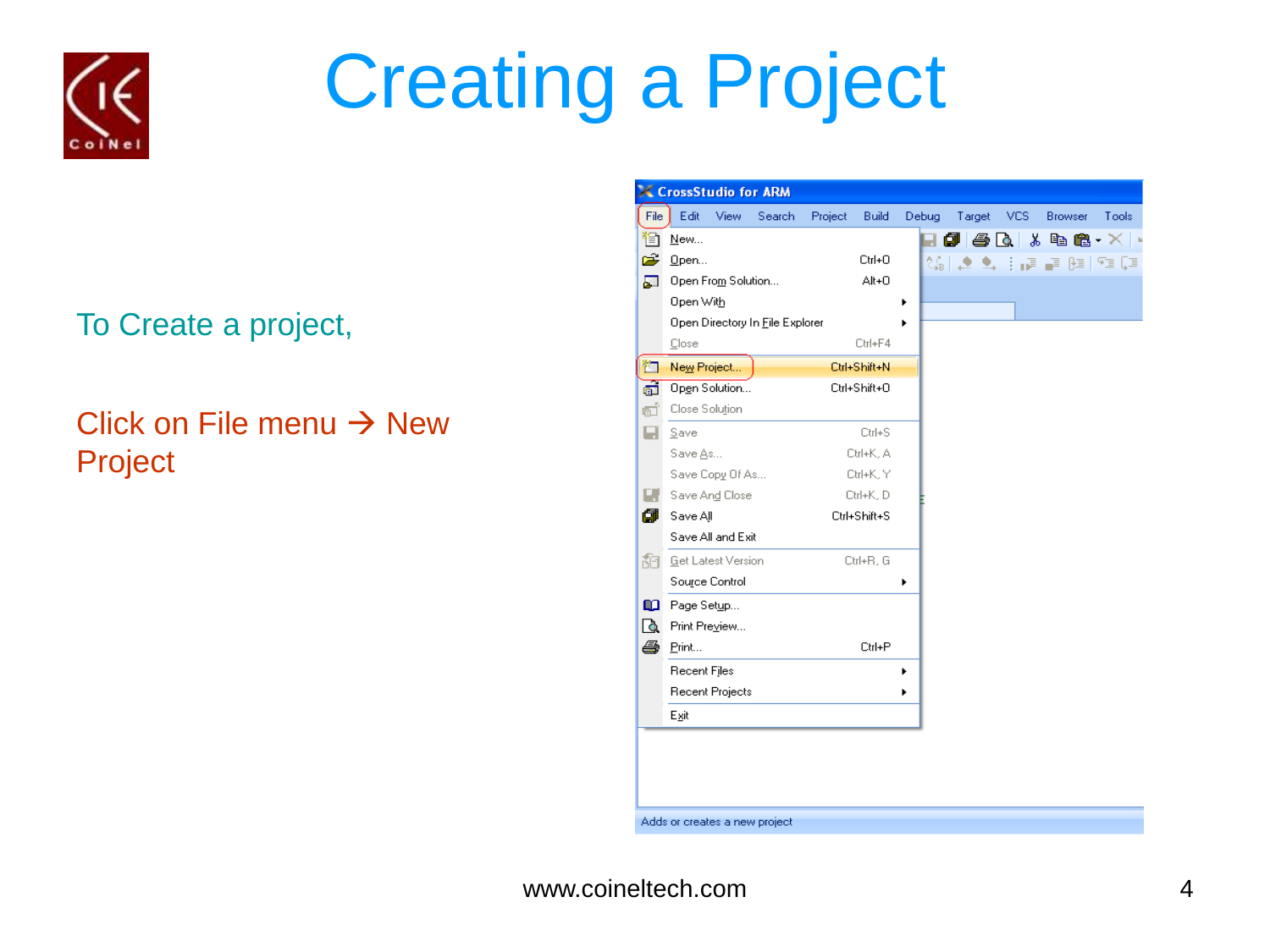

## New Project Dialog box

New Project dialog box displays, set of project types & project templates.

Select NXP > Generic LPC1700 Generic, in categories pane.

| X New Project                                         |                    |                                                                   |        |
|-------------------------------------------------------|--------------------|-------------------------------------------------------------------|--------|
|                                                       |                    | Select new project template                                       |        |
| Categories:                                           |                    | Project Templates:                                                |        |
| <b>Standard</b><br>▼.<br>Combining Project            |                    | ▶ Generic LPC1100 Generic                                         |        |
| Library<br>Staging Project                            |                    | ▶ Generic LPC122x Generic                                         |        |
| <b>Manufacturers</b><br><b>N<sub>XP</sub></b>         |                    | ▶ Generic LPC1300 Generic                                         |        |
| Generic<br>v.                                         |                    | ▶ Generic LPC1700 Generic                                         |        |
| Generic LPC1100<br>Generic LPC122x<br>Generic LPC1300 |                    | ▶ Generic LPC177x_8x Generic                                      |        |
| Generic LPC1700                                       |                    |                                                                   |        |
| Generic LPC177x_8x                                    |                    |                                                                   |        |
| Name:                                                 | Enter Project Name |                                                                   |        |
| Location:                                             |                    | C:\Documents and Settings\Admin\My Documents/CrossWorks Projects/ | Browse |
|                                                       |                    |                                                                   |        |
|                                                       |                    |                                                                   | Cancel |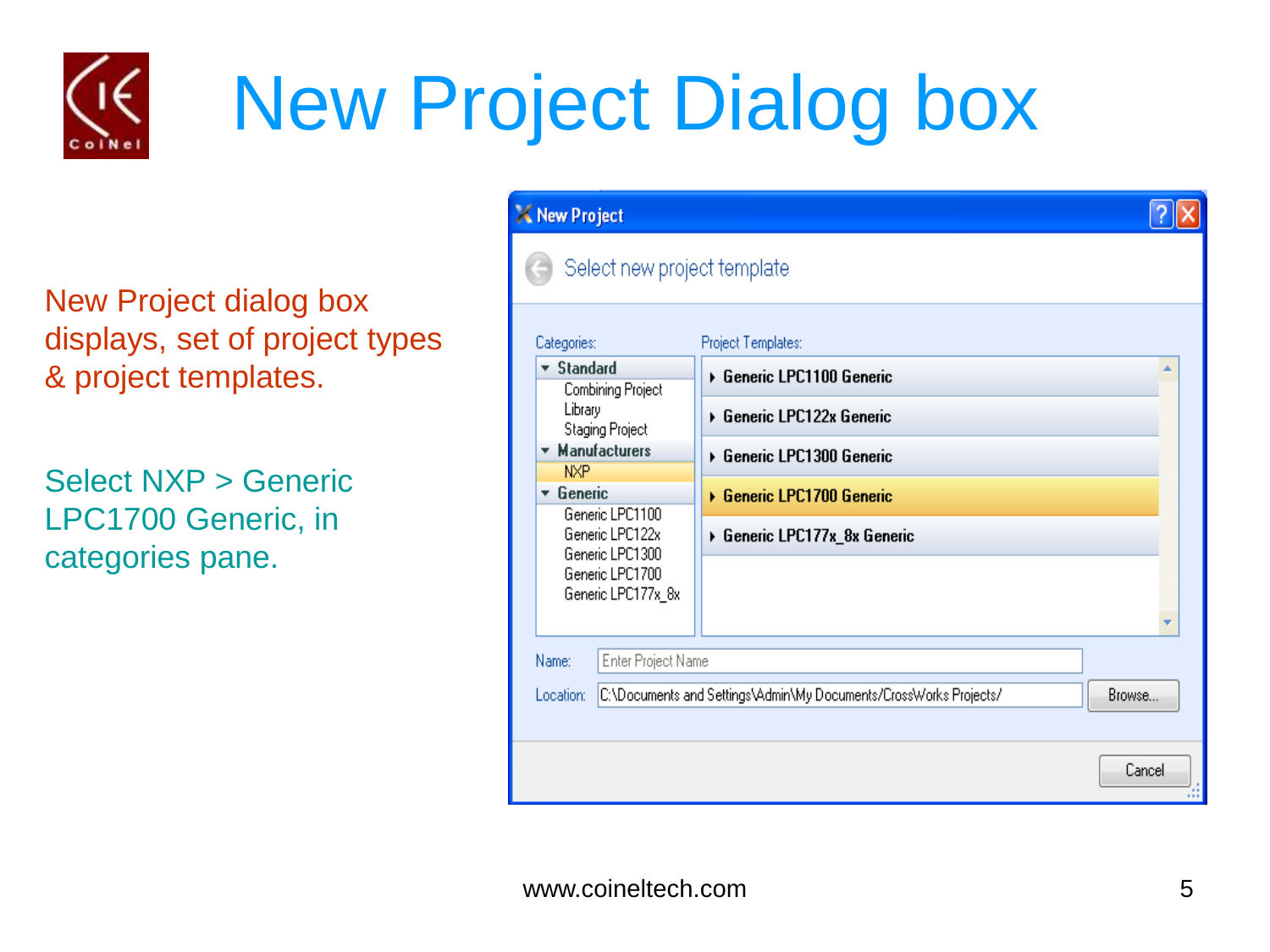

## Selecting Controller

In Generic LPC1700 Generic option,

Select An executable for NXP LPC1700 as shown in image.

Click on Next button.

| X New Project                                                            |                                                                             |
|--------------------------------------------------------------------------|-----------------------------------------------------------------------------|
| Select new project template                                              |                                                                             |
| Categories:                                                              | Project Templates:                                                          |
| $\blacktriangledown$ Standard<br>Combining Project                       | ▶ Generic LPC1300 Generic                                                   |
| Library<br><b>Staging Project</b>                                        | $\star$ Generic LPC1700 Generic                                             |
| <b>Manufacturers</b><br>$\mathbf{v}$<br><b>N<sub>XP</sub></b>            | A CrossWorks Tasking Library executable for NXP LPC1700.<br>鎜               |
| Generic<br>$\overline{\mathbf{v}}$<br>Generic LPC1100<br>Generic LPC122x | An executable for NXP LPC1700.                                              |
| Generic LPC1300<br>Generic LPC1700                                       | An externally built executable for NXP LPC1700.                             |
| Generic LPC177x_8x                                                       | ▶ Generic LPC177x_8x Generic                                                |
| Executable_1<br>Name:                                                    |                                                                             |
| Location:                                                                | C:\Documents and Settings\Admin\My Documents/CrossWorks Projects/<br>Browse |
|                                                                          |                                                                             |
|                                                                          | Next<br>Finish<br>Cancel                                                    |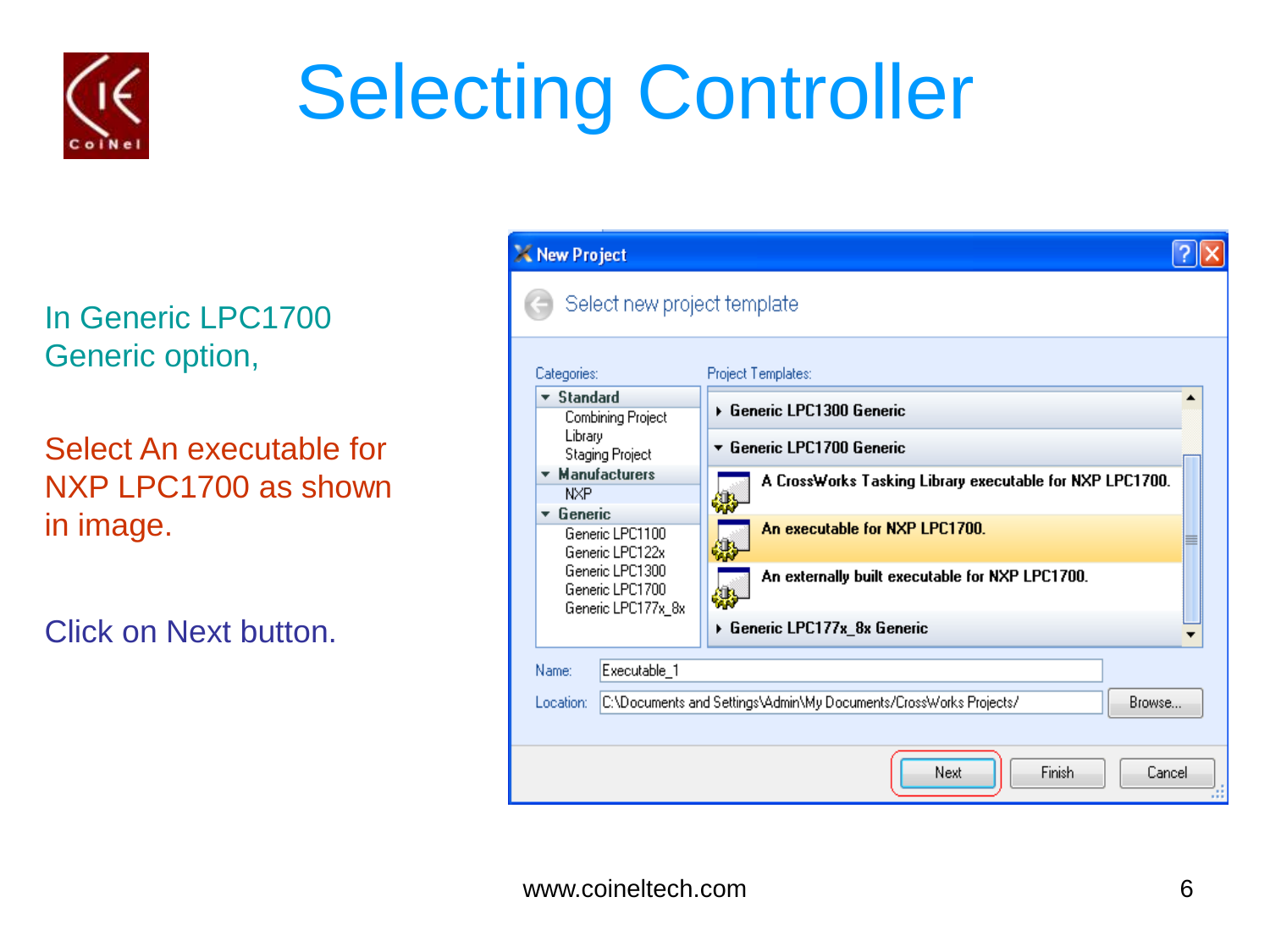

# Saving Your Project

After selecting LPC1700 option,

Give your Project name in the Name edit box.

You can also browse for the location to save your project file by clicking on browse button.

Create project folder & save as shown in second image.

Click on Next button

*NOTE: Also copy the folder COMMON supplied to you, with project folder on your saving location.*

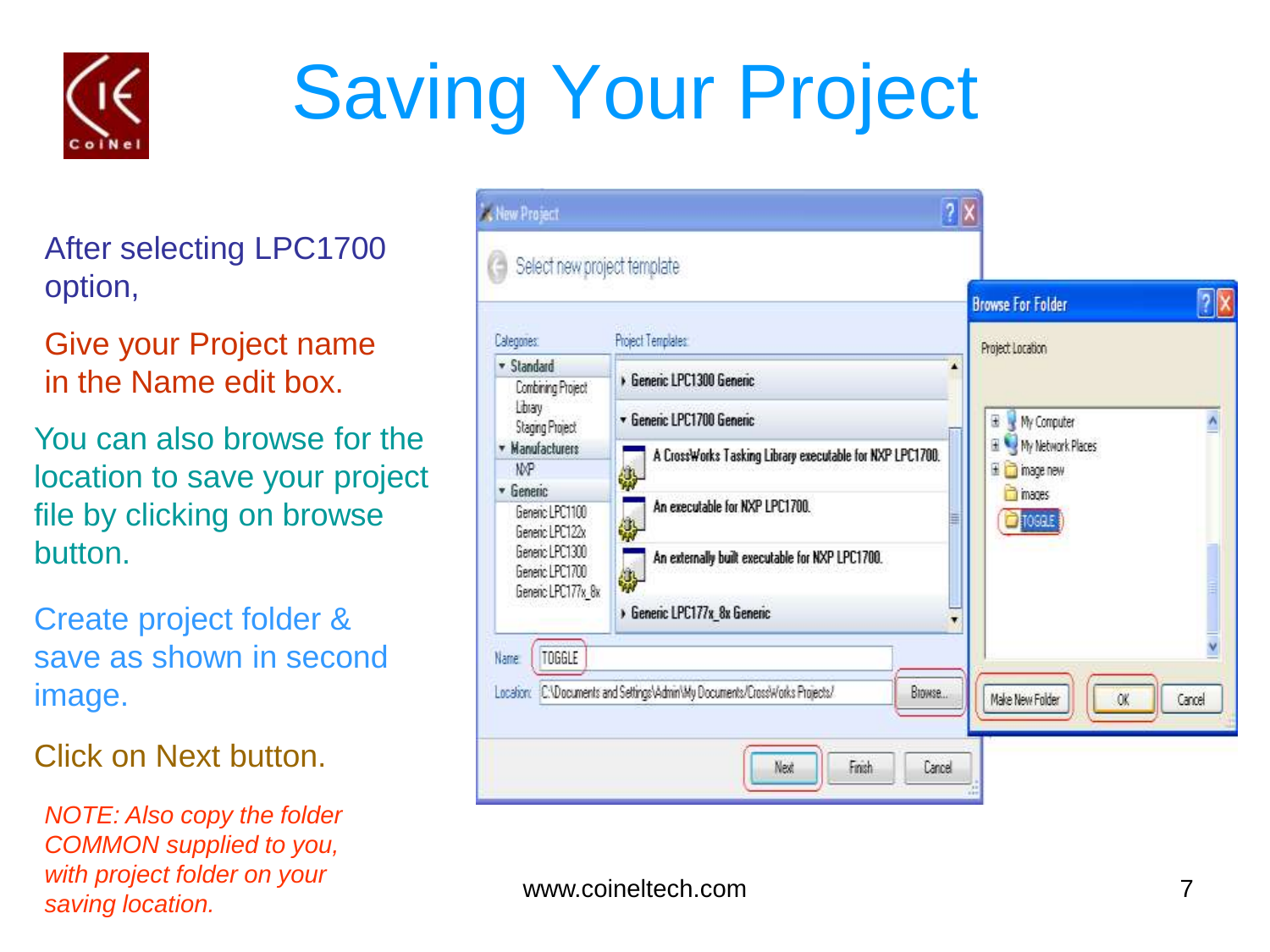

## Common Project Settings

Once created project setup wizard prompts you to set some common options for the project.

Here you can customize the project by altering project properties.

You can also change these settings after project is created using project explorer.

Clicking Next displays the files that will be added to the project.

|                                                                           | X New Project                    |                |        |  |  |  |
|---------------------------------------------------------------------------|----------------------------------|----------------|--------|--|--|--|
|                                                                           | Choose common project settings   |                |        |  |  |  |
|                                                                           | Properties:                      |                |        |  |  |  |
|                                                                           | Property                         | Setting        |        |  |  |  |
|                                                                           | ▼ Build Options                  |                |        |  |  |  |
|                                                                           | <b>Oscillator Frequency</b>      | 12MHz          | ٠      |  |  |  |
|                                                                           | <b>Target Processor</b>          | LPC1768        |        |  |  |  |
|                                                                           | <b>v</b> Linker Options          |                |        |  |  |  |
|                                                                           | Additional Output Format         | None           |        |  |  |  |
|                                                                           | ▼ Printf/Scanf Options           |                |        |  |  |  |
|                                                                           | Printf Floating Point Supported  | No             |        |  |  |  |
|                                                                           | Printf Integer Support           | int            |        |  |  |  |
|                                                                           | Printf Width/Precision Supported | Yes            |        |  |  |  |
|                                                                           | Scanf Classes Supported          | No             |        |  |  |  |
|                                                                           | Scanf Floating Point Supported   | No             |        |  |  |  |
|                                                                           | Scanf Integer Support            | int            |        |  |  |  |
| <b>Oscillator Frequency</b><br>Select your target's oscillator frequency. |                                  |                |        |  |  |  |
|                                                                           |                                  | Finish<br>Next | Cancel |  |  |  |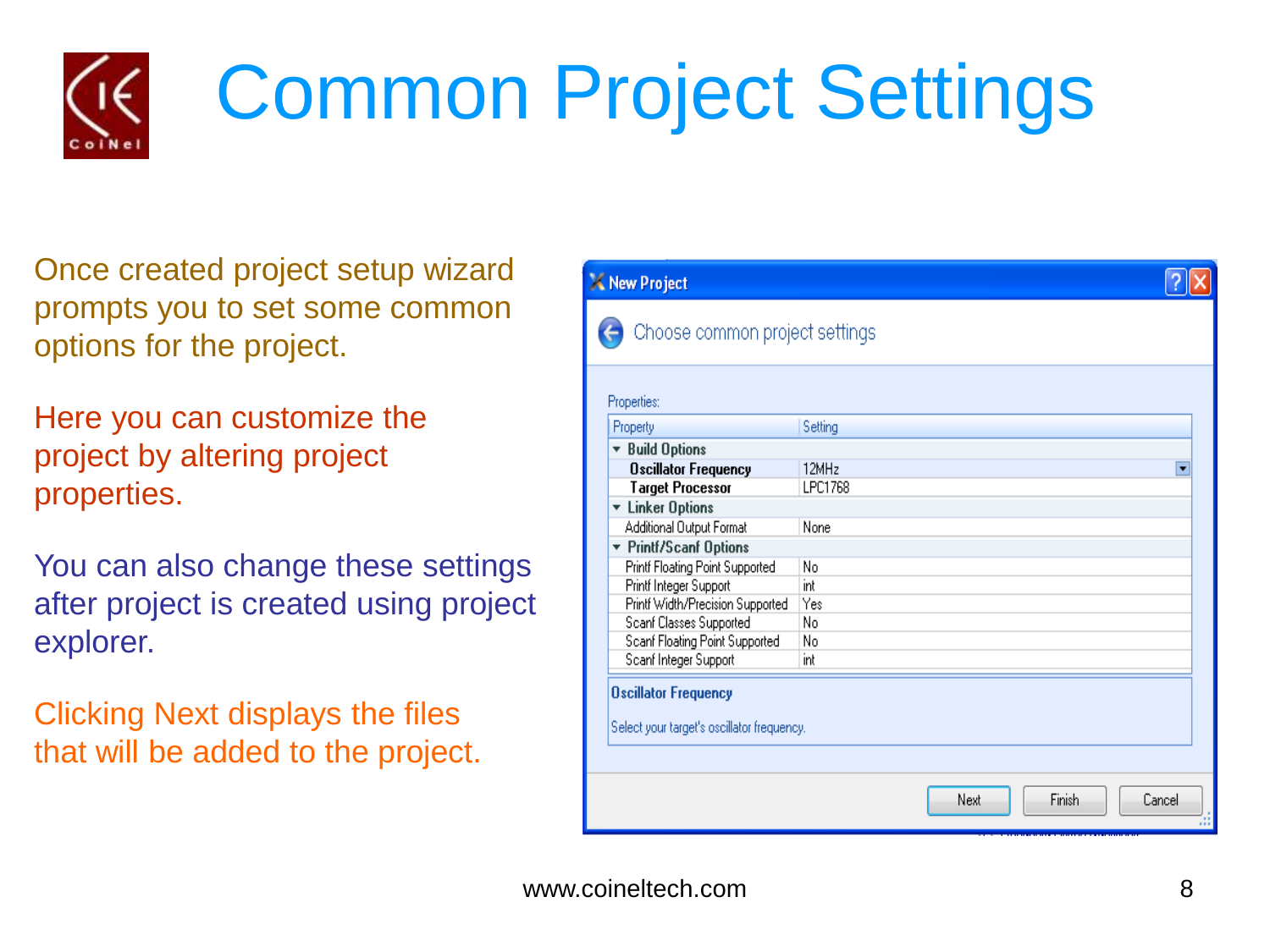

## Adding Files to Project

The Links to system files group shows the links that will be created in the project to Cross Studio system files. As these files are links they will, by default, be shared with other projects so modifying one will effect all projects containing similar links.

Clicking Next displays the configurations that will be added to the project.

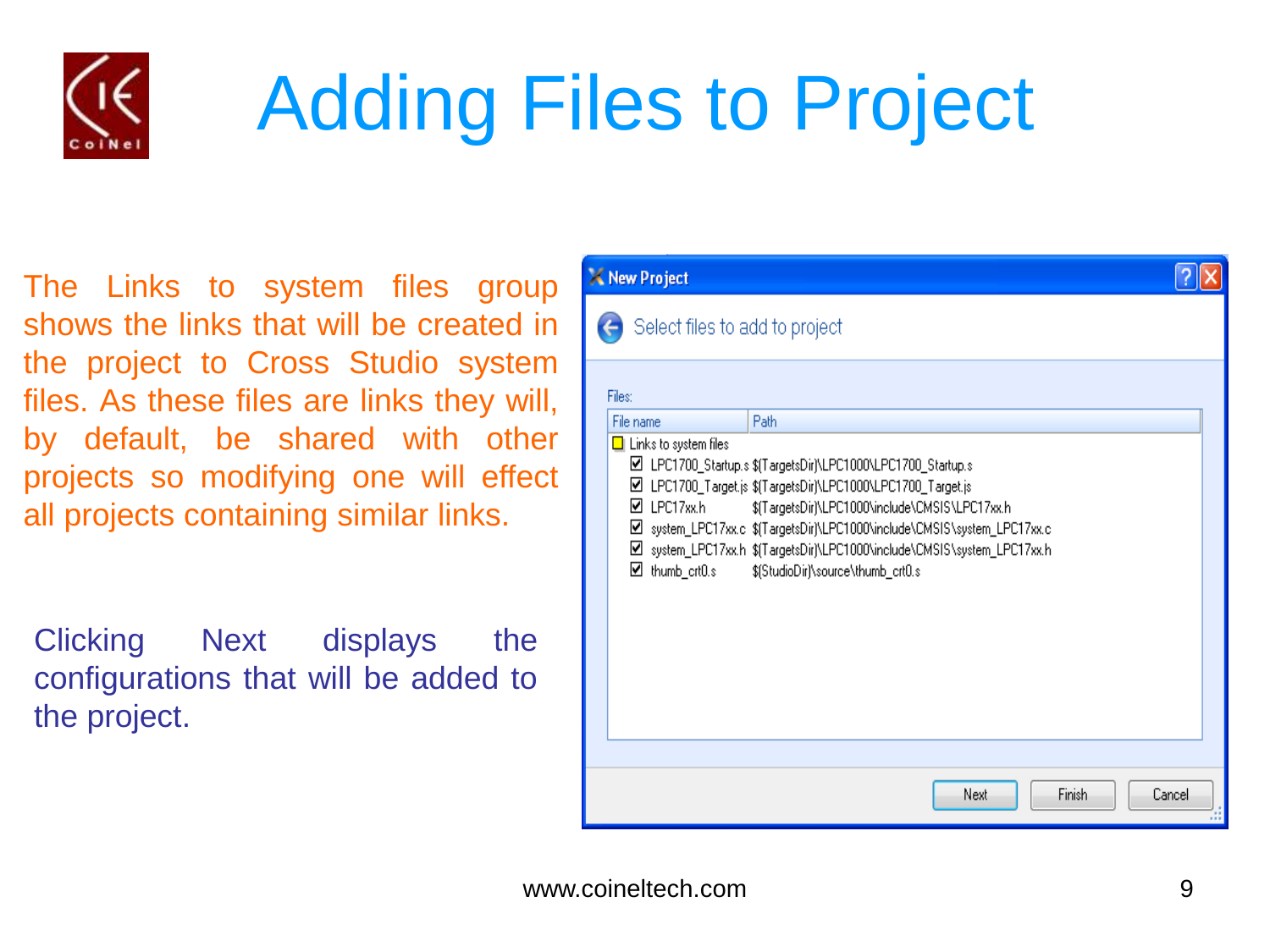# Configurations to Add to Project

Here you can specify the default configurations that will be added to the project.

Complete the project creation by clicking Finish.

| X New Project   |                                            |        |               |
|-----------------|--------------------------------------------|--------|---------------|
|                 | Select configurations to add to project    |        |               |
| Configurations: | ■ THUMB Flash Debug                        |        |               |
|                 | ■ THUMB Flash Release<br>■ THUMB RAM Debug |        |               |
|                 | ■ THUMB RAM Release                        |        |               |
|                 |                                            |        |               |
|                 |                                            |        |               |
|                 |                                            |        |               |
|                 |                                            |        |               |
|                 |                                            |        |               |
|                 |                                            |        |               |
|                 |                                            |        |               |
|                 |                                            | Finish | Cancel<br>TH. |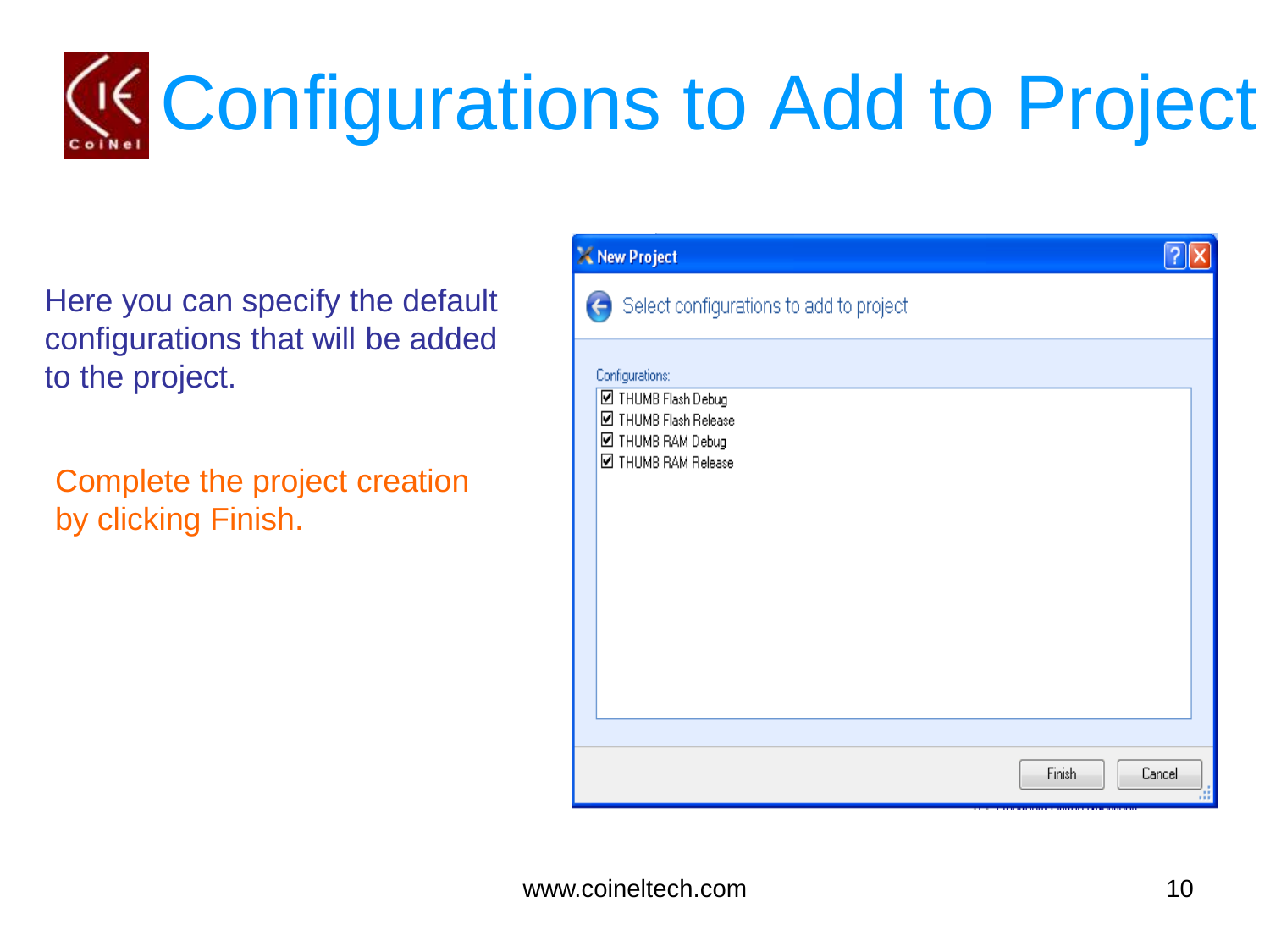

## Project Explorer

- The Project Explorer shows the overall structure of your project.
- To see the project explorer,
- From the View menu, click Project Explorer.
- You'll notice that the project name is shown in bold which indicates that it is the active project.

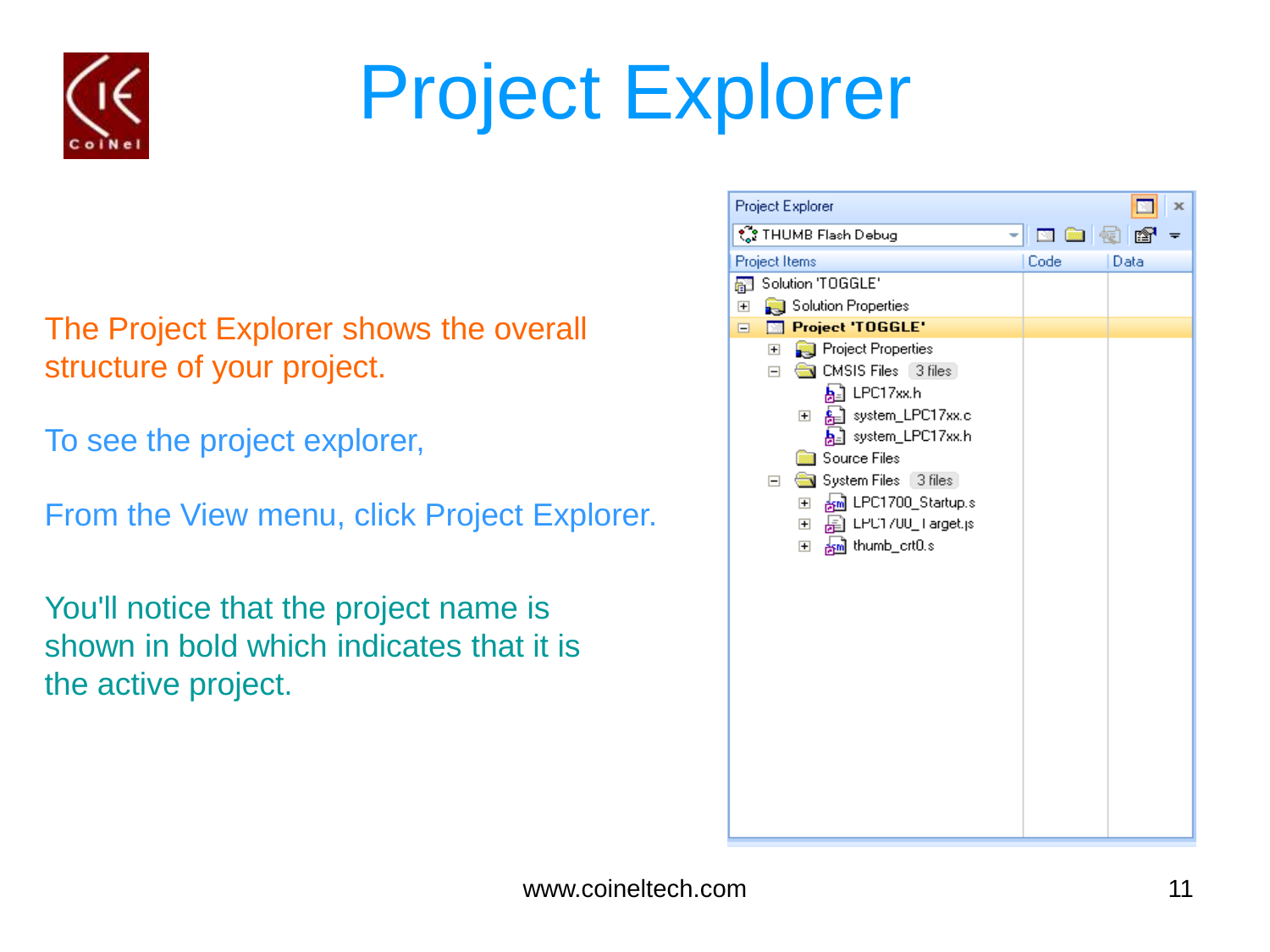

## Adding New Files to Project

To add a new file to the project, do the following:

From the Project menu, click Add New File.

In the Project Explorer, right click the TOGGLE node. From the context menu, click Add New File





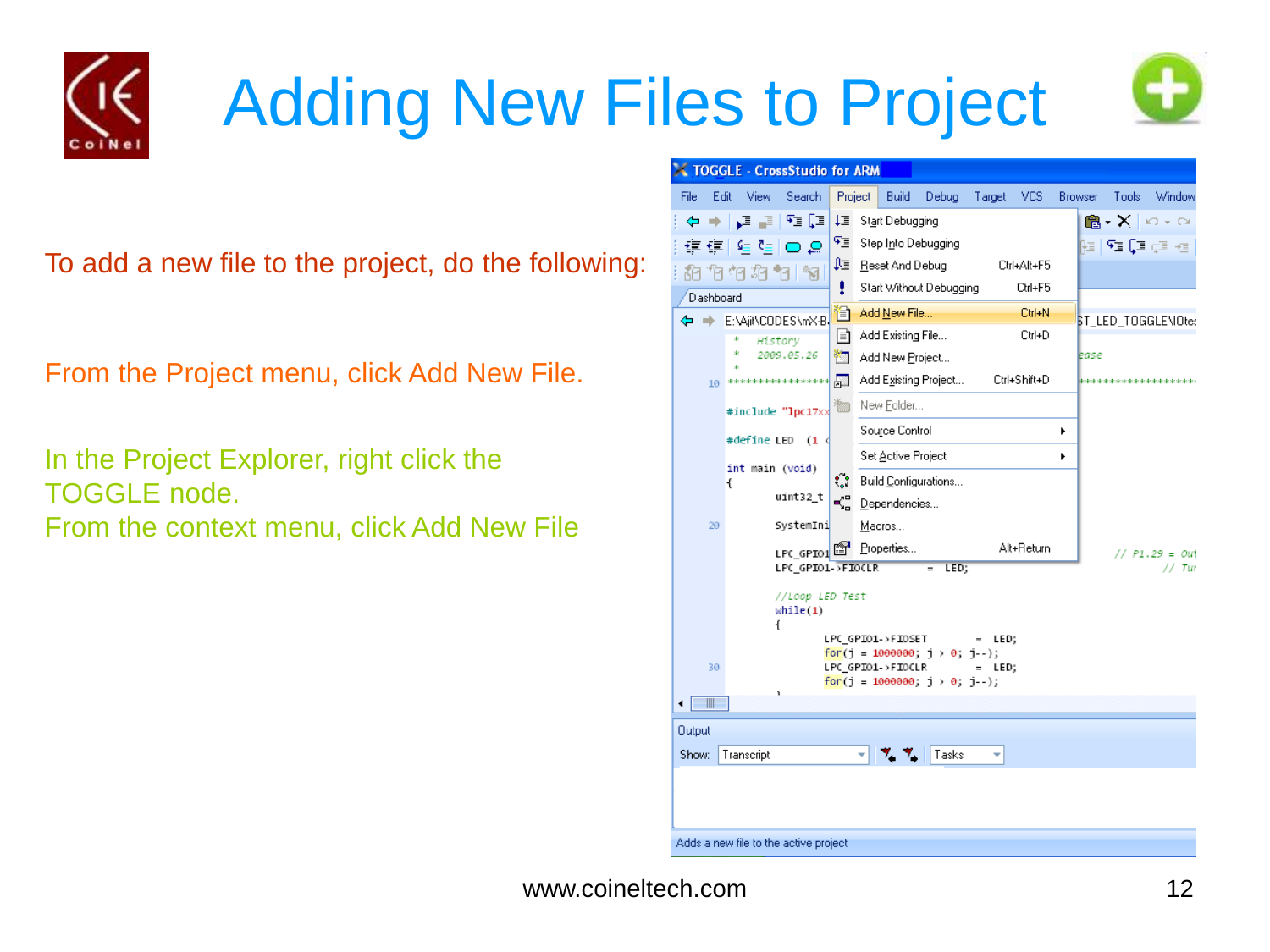

## New File Dialog Box

The New File dialog appears after you click on Add New File option.

Ensure that the C File (.c) icon is selected.

In the Name edit box, type main.c.

Click OK to add the new file.

| X New File                                                                               |                                                                                       |  |  |  |  |  |
|------------------------------------------------------------------------------------------|---------------------------------------------------------------------------------------|--|--|--|--|--|
| Categories:<br>Assembly<br>$CC++$<br>Miscellaneous                                       | Templates:<br>c<br>$0 + 4$<br>h<br>C++ File (.cpp)<br>C File (.c)<br>Header File (.h) |  |  |  |  |  |
| Creates a C source file.                                                                 |                                                                                       |  |  |  |  |  |
| C Create a new file not linked to a project                                              | C Add a new file to the current project                                               |  |  |  |  |  |
| main.c<br>Name:<br>Browse<br>C:/Documents and Settings/Admin/Desktop/TOGGLE<br>Location: |                                                                                       |  |  |  |  |  |
|                                                                                          | 0K<br>Cancel<br>Ш                                                                     |  |  |  |  |  |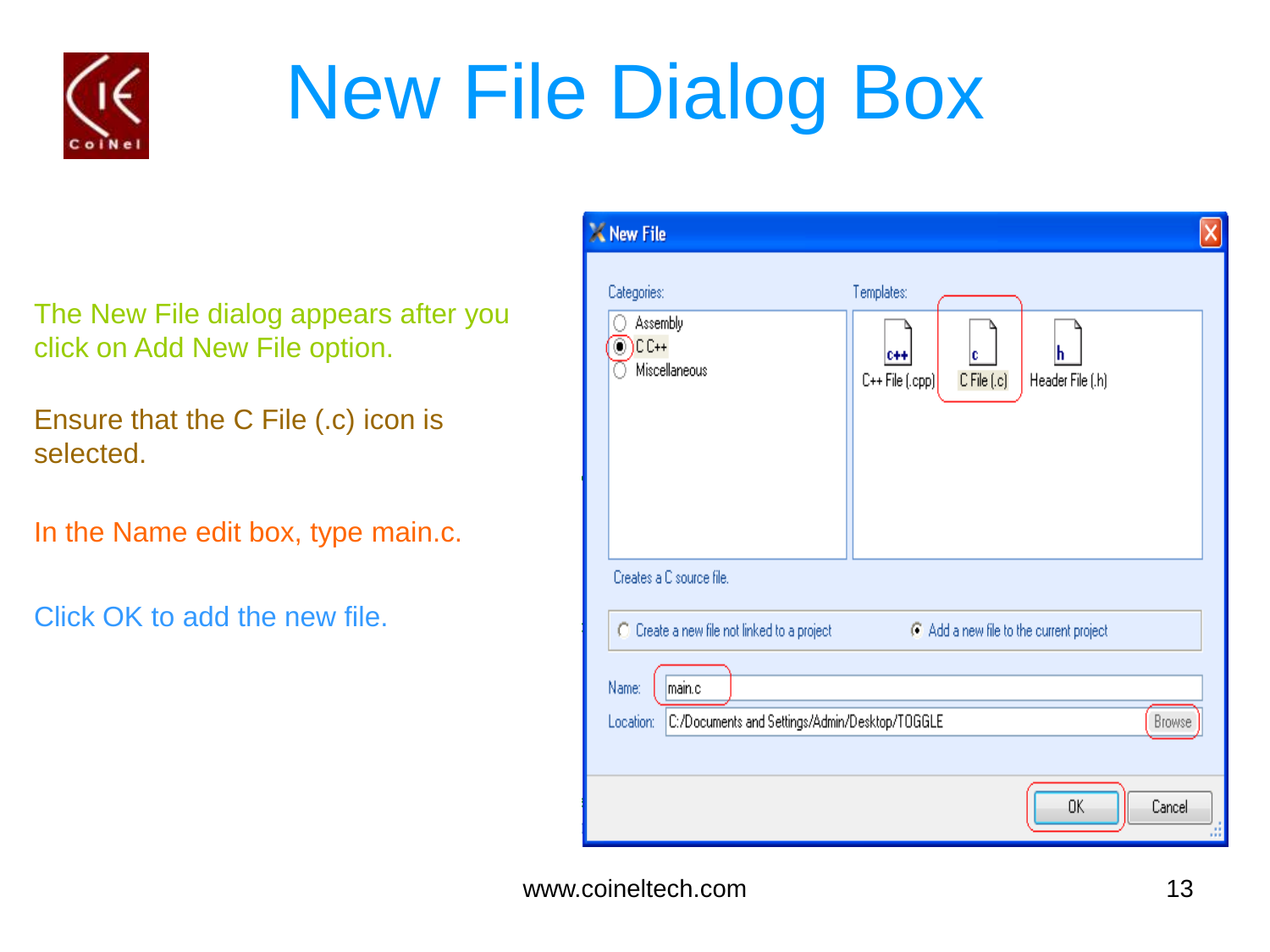

### Image After Adding main.c File

Your main.c file should now look like this as in image.

| <b>TOGGLE - CrossStudio for ARM</b> |                                                              |                                                         |                                                         |
|-------------------------------------|--------------------------------------------------------------|---------------------------------------------------------|---------------------------------------------------------|
| Edit<br>- View<br>File              | Search                                                       | Project Build Debug Target VCS Browser                  | Tools Window                                            |
|                                     |                                                              |                                                         | ⇔ → │,⊒  P∃ (∃ ∷ □ ) ∙⊯ √ B @   @ @ \ X @ @ ∙ X   ∽ ∼ ∼ |
|                                     |                                                              |                                                         | 로로[던덕]ㅁ요 및 K M M M M M M M M M 프로비즈 테크                  |
| 和伯伯和帕阿帕                             |                                                              |                                                         |                                                         |
| Dashboard                           | Browser                                                      |                                                         | main.c                                                  |
| ⇔⇒                                  | C:\documents_and_settings\admin/Desktop\TOGGLE\ main.c       |                                                         |                                                         |
|                                     |                                                              |                                                         |                                                         |
| #include "lpc17xx.h"                |                                                              |                                                         |                                                         |
|                                     | #define LED $(1 \leftrightarrow 29)$                         |                                                         |                                                         |
| int main (void)                     |                                                              |                                                         |                                                         |
| ſ                                   | uint32_t_j;                                                  |                                                         |                                                         |
| 20                                  | $SystemInit()$ ;                                             |                                                         |                                                         |
|                                     | $LPC_GPTO1 \rightarrow FIODIR$ $= LED;$<br>LPC GPIO1->FIOCLR | $=$ LED;                                                | // P1.29 = Outputs<br>// Turn-OFF LED                   |
| €                                   | //Loop LED Test<br>while(1)                                  |                                                         |                                                         |
|                                     |                                                              | $LPC_GPIO1\rightarrow FIOSET$ = $LED$ ; // $Turn-ONLED$ |                                                         |
| 30                                  | for(j = 1000000; j > 0; j -);<br>LPC GPIO1->FIOCLR           | $=$ LED; // Turn-OFF LED                                |                                                         |
| ŀ                                   | for(j = $1000000$ ; j > 0; j - );                            |                                                         |                                                         |
| Ł<br>34                             |                                                              |                                                         |                                                         |
|                                     |                                                              |                                                         |                                                         |
| HII                                 |                                                              |                                                         |                                                         |
| Output                              |                                                              |                                                         |                                                         |
| Show:<br>Transcript                 |                                                              | Tasks                                                   |                                                         |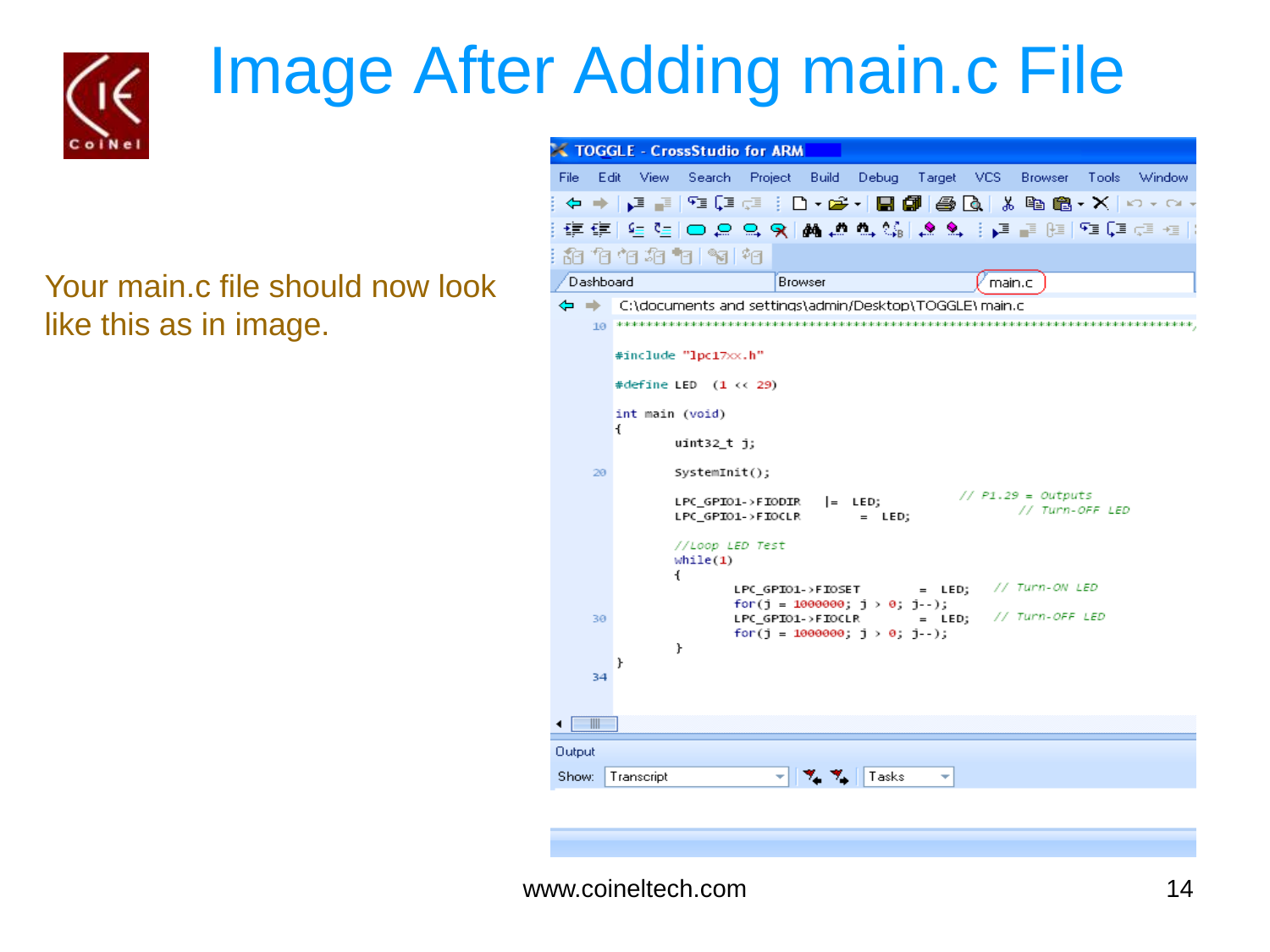

### Adding Existing Files To Project

To add an existing file to the project, do the following:

From the Project menu, click Add Existing File.

*Choose this option, only if you are opting to add existing files into your project.*

|                                                                                                                                                          |                                               | <b>TOGGLE - CrossStudio for ARM</b>          |         |                                         |       |        |              |                |                                   |  |
|----------------------------------------------------------------------------------------------------------------------------------------------------------|-----------------------------------------------|----------------------------------------------|---------|-----------------------------------------|-------|--------|--------------|----------------|-----------------------------------|--|
| File<br>Edit                                                                                                                                             | View                                          | Search                                       | Project | Build                                   | Debug | Target | <b>VCS</b>   | <b>Browser</b> | Tools                             |  |
| ⇔                                                                                                                                                        | → 다르                                          | 93 (3                                        | ‡≣      | Start Debugging                         |       |        |              |                | 12 - A                            |  |
| 镇镇                                                                                                                                                       | $\mathbf{C}_{\equiv}$ , $\mathbf{C}_{\equiv}$ |                                              | ণ≣      | Step Into Debugging                     |       |        |              |                | Na Pa Ca c                        |  |
| 絈                                                                                                                                                        | 伯伯的阿阿                                         |                                              | ₽₫.     | Reset And Debug                         |       |        | Ctrl+Alt+F5  |                |                                   |  |
| Dashboard                                                                                                                                                |                                               |                                              | ţ       | Start Without Debugging                 |       |        | Ctrl+F5      |                | PC17xx.c                          |  |
| ಆ<br>⇒                                                                                                                                                   | E:\Ajit\CODES\mX-B-                           |                                              | t       | Add New File                            |       |        | Ctrl+N       |                | BT_LED_TOGGL                      |  |
| 10                                                                                                                                                       |                                               | skalde kalenkalde kalenkalde kalenkalde kale | l≡ì     | Add Existing File                       |       |        | Ctrl+D       |                | de leikslokskeideleide kalenkalen |  |
| 11                                                                                                                                                       |                                               | #include "lpc17xx                            | ੈਸ<br>Æ | Add New Project<br>Add Existing Project |       |        | Ctrl+Shift+D |                |                                   |  |
|                                                                                                                                                          | #define LED                                   | $(1 \leq$                                    |         | New Folder                              |       |        |              |                |                                   |  |
|                                                                                                                                                          | int main (void)<br>ſ                          |                                              |         | Source Control                          |       |        |              | ٠              |                                   |  |
|                                                                                                                                                          |                                               | uint32_t                                     |         | Set Active Project                      |       |        |              | ٠              |                                   |  |
| 20                                                                                                                                                       |                                               | SystemIni <sup>{</sup>                       |         | Build Configurations                    |       |        |              |                |                                   |  |
|                                                                                                                                                          |                                               | LPC GPIO1                                    | Ç,      | Dependencies                            |       |        |              |                | // P1.25                          |  |
|                                                                                                                                                          |                                               | LPC_GPI01                                    |         | Macros                                  |       |        |              |                |                                   |  |
|                                                                                                                                                          |                                               | $\frac{1}{2}$ $\frac{1}{2}$<br>while(1)      |         | Properties                              |       |        | Alt+Return   |                |                                   |  |
| ſ<br>LPC GPIO1->FIOSET<br>LED;<br>$=$<br>for(j = 1000000; j > 0; j - );<br>LPC GPIO1->FIOCLR<br>30<br>LED;<br>$=$<br>for(j = 1000000; j > 0; j - );<br>ŀ |                                               |                                              |         |                                         |       |        |              |                |                                   |  |
|                                                                                                                                                          | ŀ                                             |                                              |         |                                         |       |        |              |                |                                   |  |
| $\overline{\mathbb{I}}$<br>۰                                                                                                                             |                                               |                                              |         |                                         |       |        |              |                |                                   |  |
| Output                                                                                                                                                   |                                               |                                              |         |                                         |       |        |              |                |                                   |  |
| Show:                                                                                                                                                    | Transcript                                    |                                              |         |                                         | Tasks |        |              |                |                                   |  |
|                                                                                                                                                          |                                               | Adds an existing file to the active project  |         |                                         |       |        |              |                |                                   |  |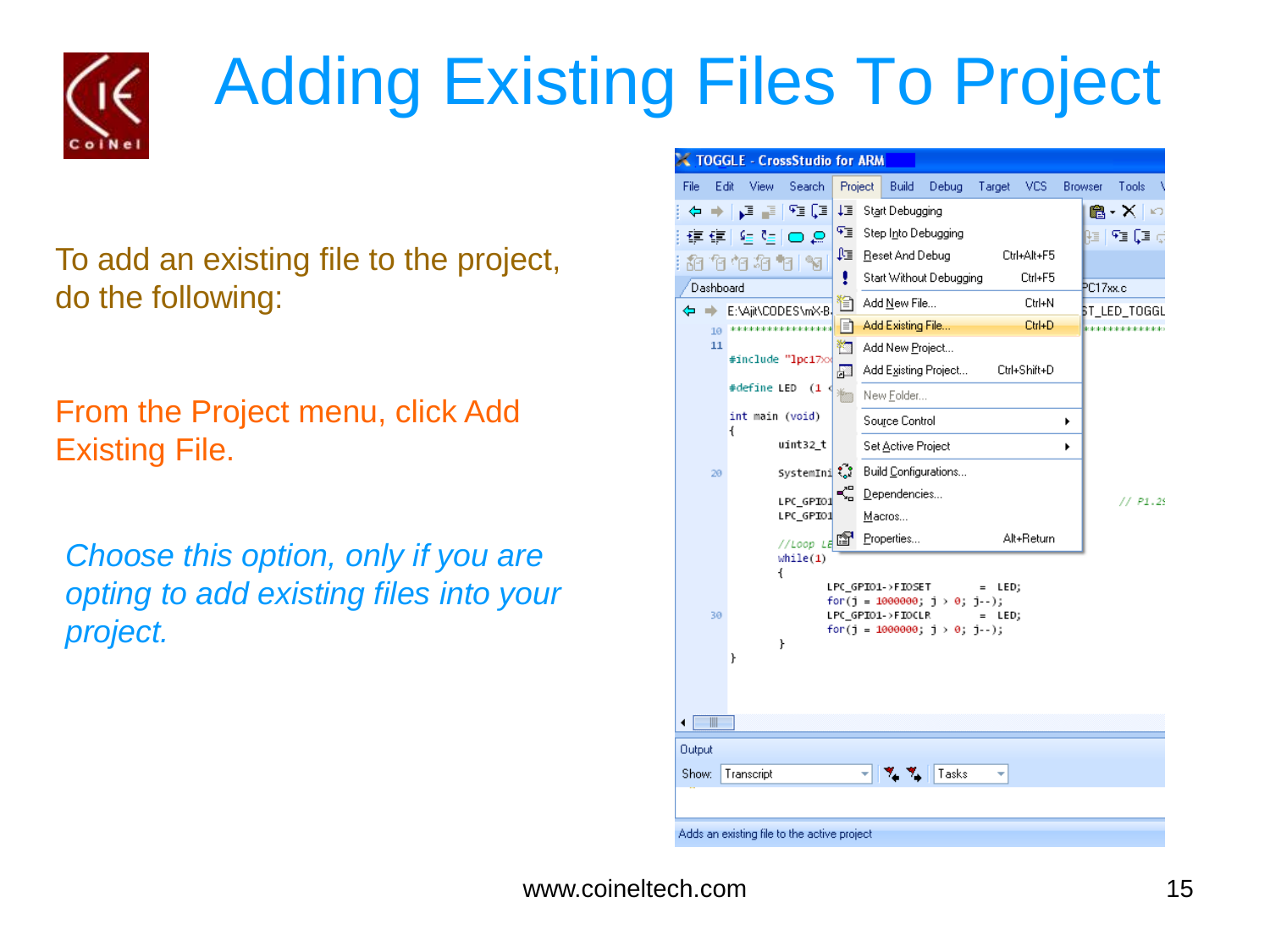

## Adding Existing Items

After Selecting Add Existing option,

Add Existing Items dialog box appears.

Select the file you want to add.

Then click Open to add the file to the project.

In the image we have shown adding main.c file.

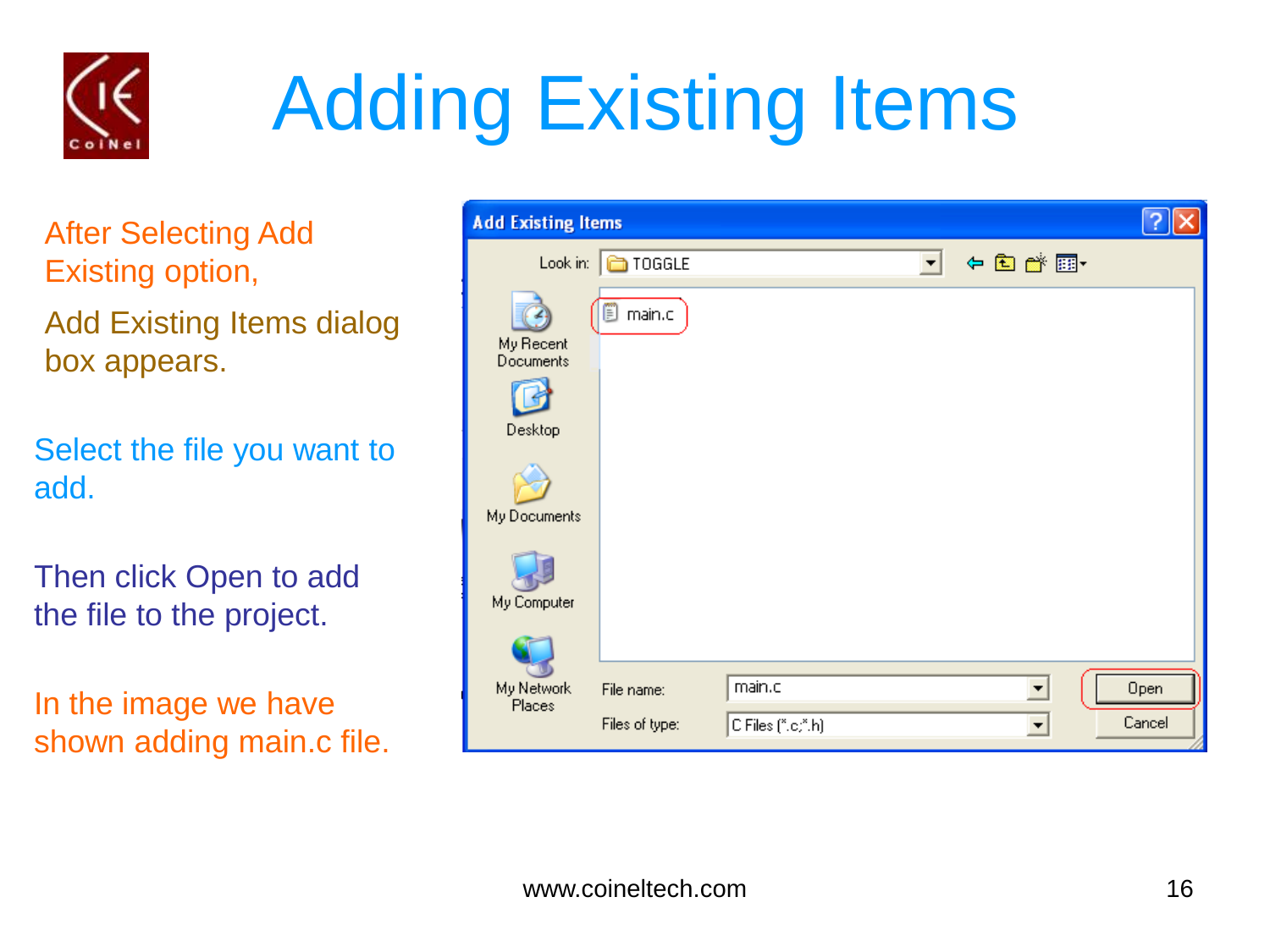

# Building Projects

- To build the project, do the following:
- From the Build menu, click Rebuild TOGGLE.
- Alternatively, to build the TOGGLE project using a context menu, do the following:
- In the Project Explorer, right click the TOGGLE project node.
- Select Build or Rebuild from the context menu.

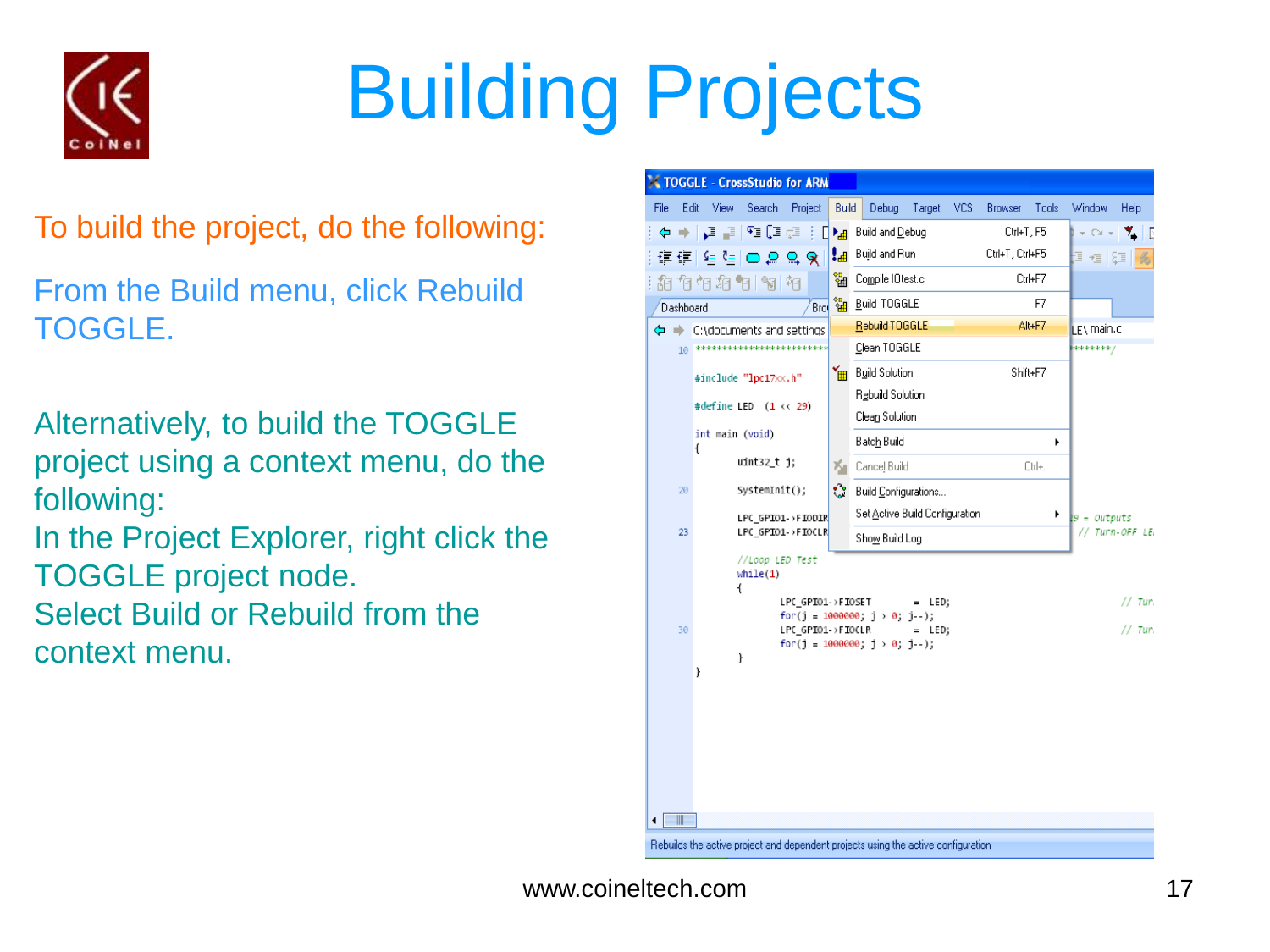

## Building Failed

Cross Studio starts compiling the project files but finishes after detecting an error. The Output Window shows the Build Log which contains the errors found in the project:

Image below is an instance when an error occurred when include files were not added.

Hence add your files to project correctly, else your code wont be compiled.

To see how to include files, see successive slides.

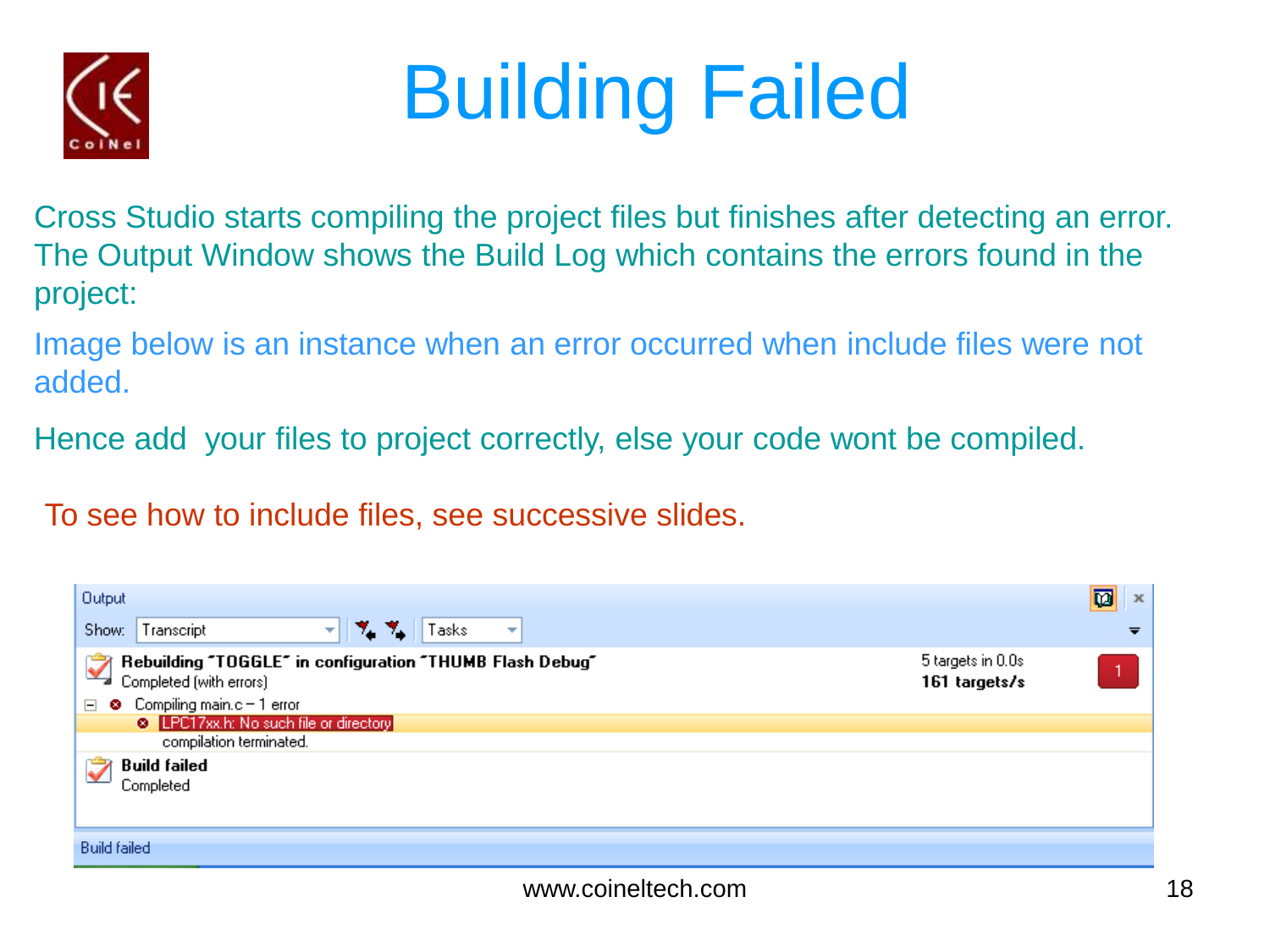

### Adding Include Files …(1)

To add include files,

Right click on Project "TOGGLE" in Project Explorer window & a pull up menu appears as shown in image.

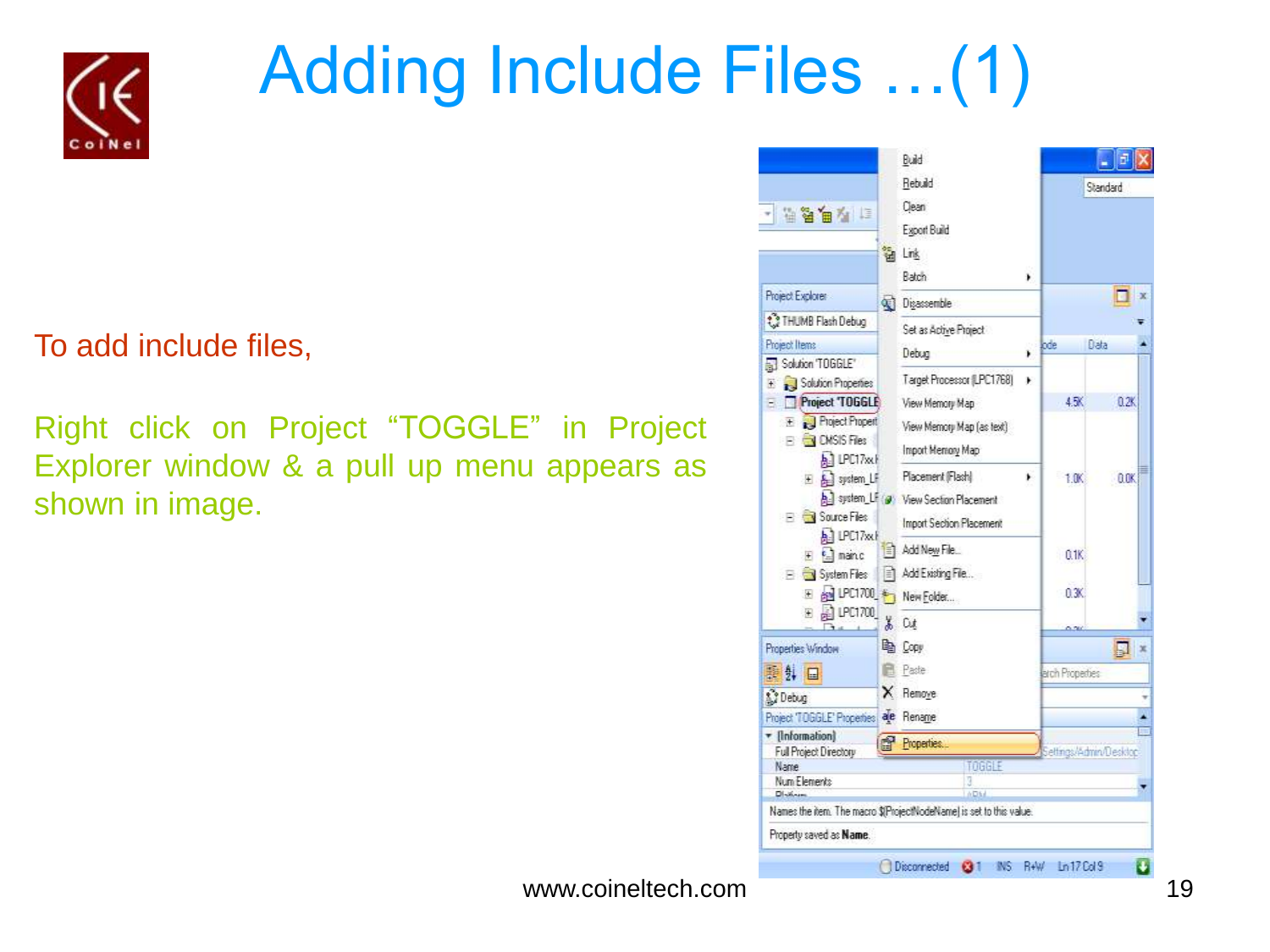

### Adding Include Files …(2)

#### Contd., from previous slide

Project Manager dialog box appears, after you select,

Properties option in the pull up menu as shown in previous slide.

Go to Preprocessor options.

Select User Include Directories option as shown in the image.

| Project Manager                     |                                       |           |                                              |                                           |   |
|-------------------------------------|---------------------------------------|-----------|----------------------------------------------|-------------------------------------------|---|
| Properties: All<br>View: Properties | Grouping Categorize                   |           |                                              | Configuration: CActive: THUMB Flash Debug |   |
| Projects:                           | Settings:                             |           |                                              |                                           |   |
| Solution "TOGGLE"                   | <b>Property</b>                       | Setting   | Inherited From                               | In Configuration                          |   |
| Project TOGGLE'<br>$\overline{+}$   | ээрхээ тагждаглалаан                  | repr      |                                              |                                           |   |
|                                     | Treat Linker Warnings as Errors       | Yes       |                                              |                                           |   |
|                                     | · Preprocessor Options                |           |                                              |                                           |   |
|                                     | Ignore Includes                       | No        |                                              |                                           |   |
|                                     | Preprocessor Definitions              |           |                                              |                                           |   |
|                                     | Preprocessor Undefinitions            |           |                                              |                                           |   |
|                                     | System Include Directories            |           | \$(StudioDir)/in <b>Big</b> Project "TOGGLE" | O THUMB Flash Debug                       |   |
|                                     | Undefine All Preprocessor Definitions | No        |                                              |                                           |   |
|                                     | <b>User Include Directories</b>       |           | <b>THE Project TOGGLE</b>                    | <b>We THUMB Flash Debug</b>               |   |
|                                     | ▼ Printf/Scanf Options                |           |                                              |                                           |   |
|                                     | Printf Floating Point Supported       | No        |                                              |                                           | ≣ |
|                                     | Printf Integer Support                | int       |                                              |                                           |   |
|                                     | Printi Supported                      | Yes       |                                              |                                           |   |
|                                     | Printi Width/Precision Supported      | Yes       |                                              |                                           |   |
|                                     | Scanf Classes Supported               | No        |                                              |                                           |   |
|                                     | Scanf Floating Point Supported        | No        |                                              |                                           |   |
|                                     | Scanf Integer Support                 | int       |                                              |                                           |   |
|                                     | Scanf Supported                       | Yes       |                                              |                                           |   |
|                                     | ▼ Runtime Memory Area Options         |           |                                              |                                           |   |
|                                     | Heap Size                             | 128 butes |                                              |                                           |   |
|                                     |                                       |           |                                              |                                           |   |
|                                     |                                       |           |                                              |                                           |   |
|                                     |                                       |           |                                              |                                           |   |
|                                     |                                       |           |                                              | 0K<br>Cancel                              |   |
|                                     |                                       |           |                                              |                                           |   |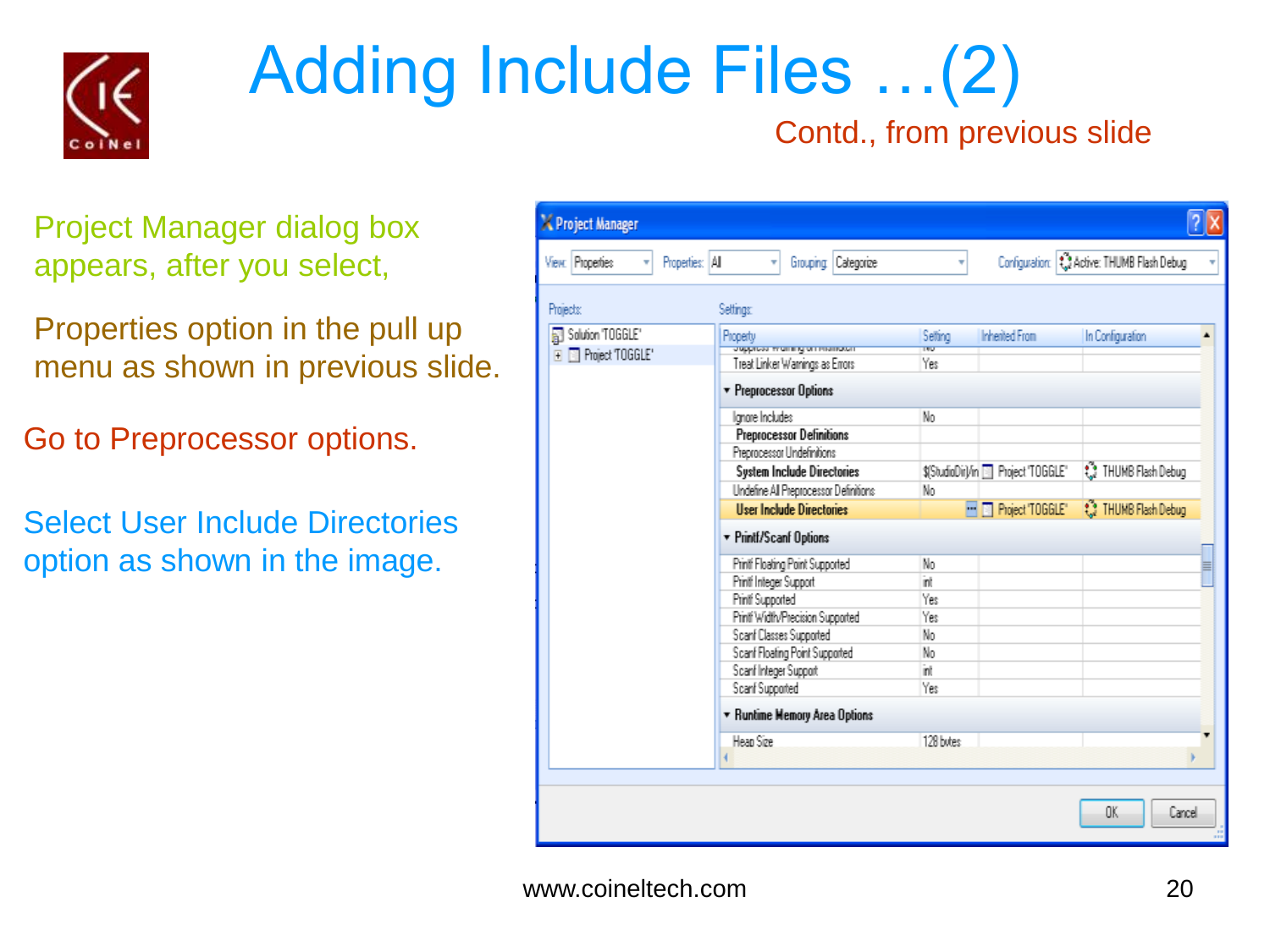

#### Adding Include Files …(3) Contd., from previous slide

This dialog appears after you,

User Include Directories option as shown in previous slide.

*Include & source files are saved in folder named COMMON.*

Type in as shown in image if your Project folder is with COMMON folder.

Click OK.

| <b>User Include Directories</b> |
|---------------------------------|
|                                 |
| \COMMON\INC                     |
|                                 |
|                                 |
|                                 |
|                                 |
|                                 |
|                                 |
|                                 |
|                                 |
| OK.<br>Cancel<br>ш              |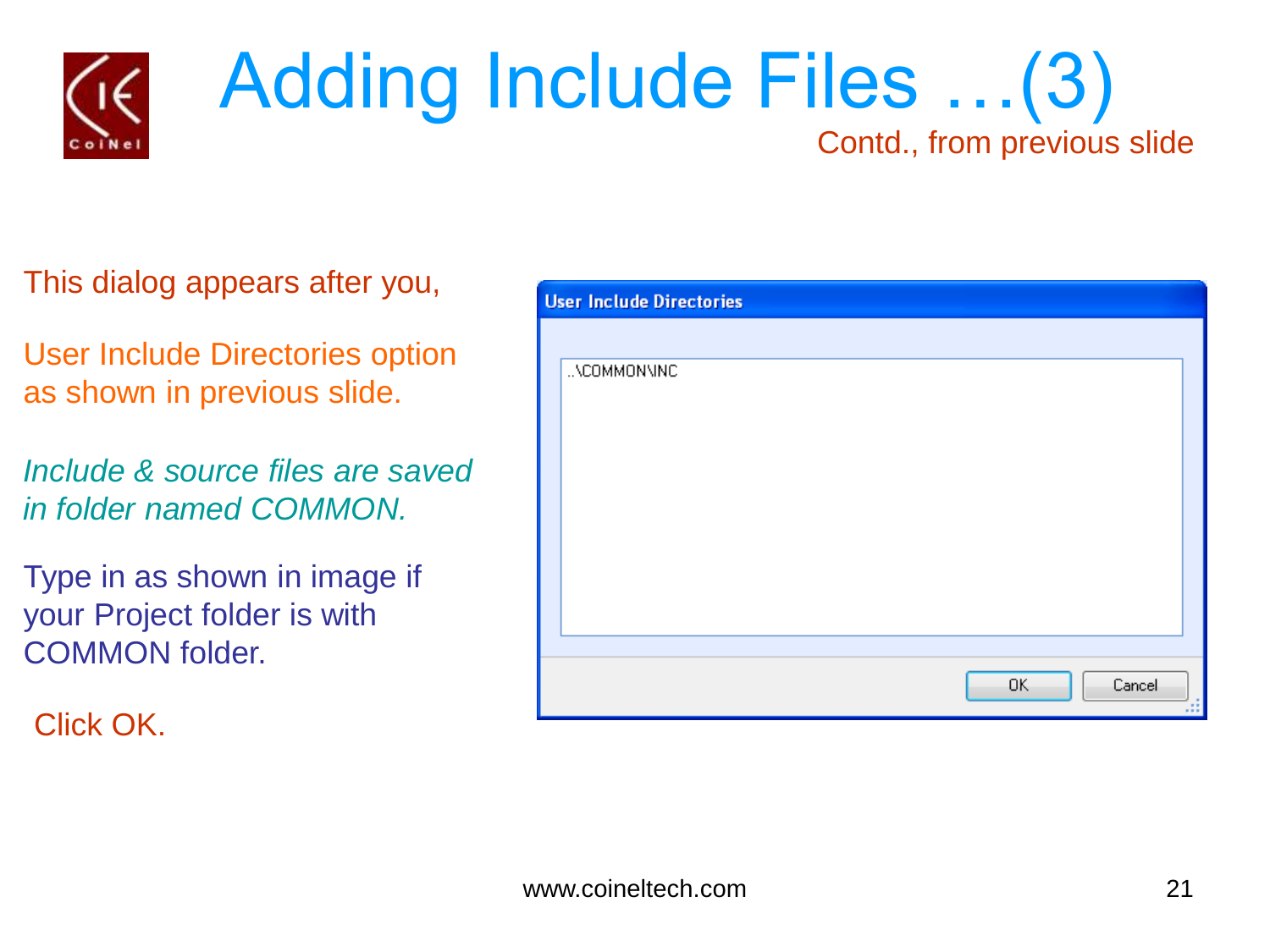

This is how it looks after you type in your include files as shown in the highlighted area of the image.

Click OK.

And then rebuild your Project by clicking on Build menu  $\rightarrow$  Rebuild TOGGLE.

| Project Manager                          |                                       |                                     |                                             |        |
|------------------------------------------|---------------------------------------|-------------------------------------|---------------------------------------------|--------|
| Properties: All<br>View: Properties<br>v | Grouping: Categorize<br>v             | Ÿ                                   | Configuration: 3. Active: THUMB Flash Debug |        |
| Projects:                                | Settings:                             |                                     |                                             |        |
| Solution 'TOGGLE'                        | Property                              | Setting                             | <b>Inherited From</b><br>In Configuration   | ▲      |
| Project 'TOGGLE'<br>$\overline{+}$       | <b>Juppress wurning on mismuter</b>   | πū                                  |                                             |        |
|                                          | Treat Linker Warnings as Errors       | Yes                                 |                                             |        |
|                                          | ▼ Preprocessor Options                |                                     |                                             |        |
|                                          | Ignore Includes                       | No                                  |                                             |        |
|                                          | <b>Preprocessor Definitions</b>       |                                     |                                             |        |
|                                          | Preprocessor Undefinitions            |                                     |                                             |        |
|                                          | <b>System Include Directories</b>     |                                     | ९ THUMB Flash D                             |        |
|                                          | Undefine All Preprocessor Definitions | No                                  |                                             |        |
|                                          | <b>User Include Directories</b>       | \\TOGGLE\\INC FI & Project 'TOGGLE' | ₹ THUMB Flash D                             |        |
|                                          | ▼ Printf/Scanf Options                |                                     |                                             |        |
|                                          | Printf Floating Point Supported       | No                                  |                                             | E      |
|                                          | Printf Integer Support                | int                                 |                                             |        |
|                                          | Printf Supported                      | Yes                                 |                                             |        |
|                                          | Printf Width/Precision Supported      | Yes                                 |                                             |        |
|                                          | Scanf Classes Supported               | No                                  |                                             |        |
|                                          | Scanf Floating Point Supported        | No                                  |                                             |        |
|                                          | Scanf Integer Support                 | int                                 |                                             |        |
|                                          | Scanf Supported                       | Yes                                 |                                             |        |
|                                          | ▼ Runtime Memory Area Options         |                                     |                                             |        |
|                                          | Heap Size                             | 128 bytes                           |                                             |        |
|                                          |                                       |                                     |                                             |        |
|                                          |                                       |                                     |                                             |        |
|                                          |                                       |                                     |                                             |        |
|                                          |                                       |                                     | 0K                                          | Cancel |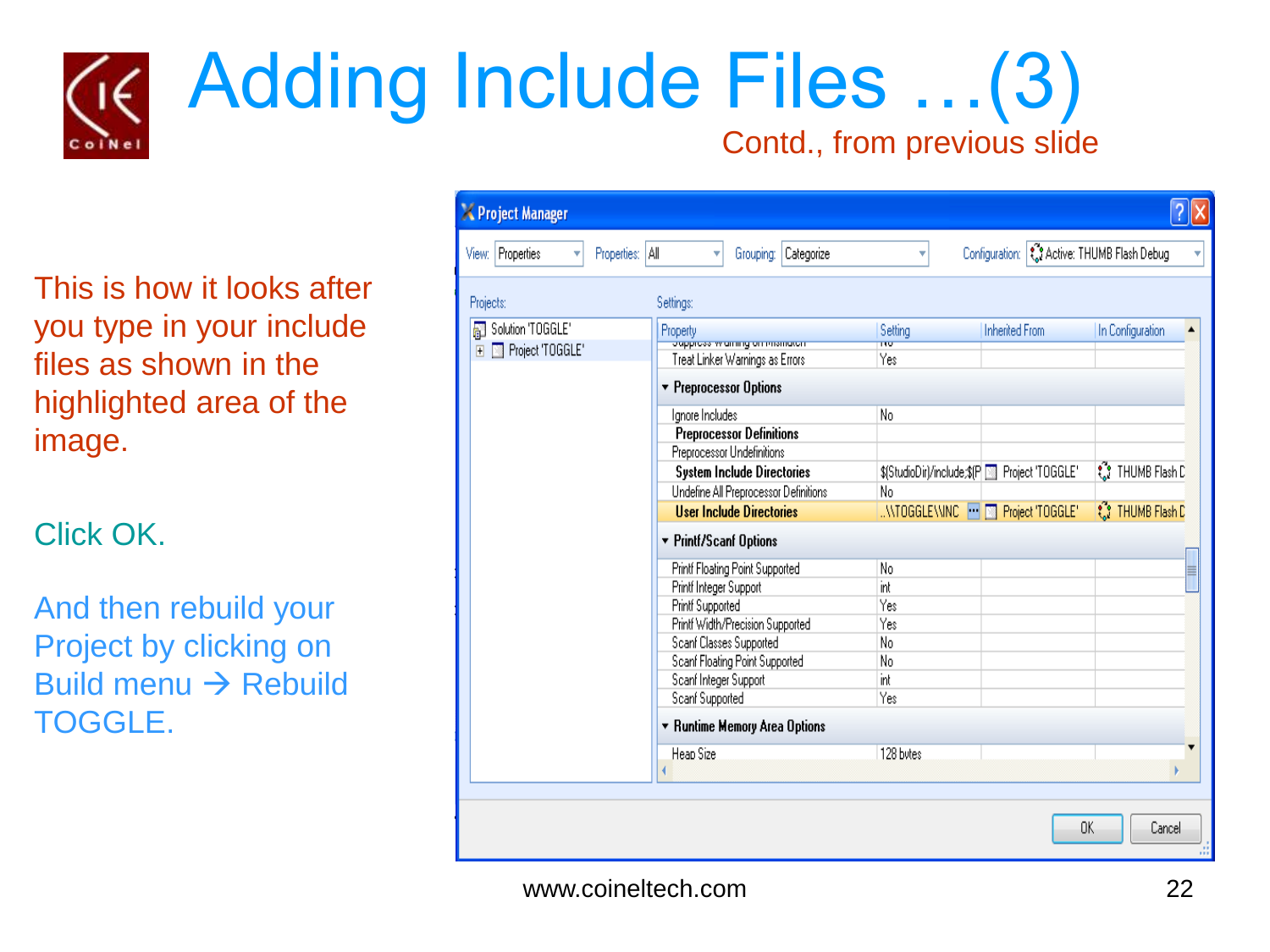

# Building Projects… (3)

This is how your Output window looks like when your project is compiled with no errors.

| Output                                                                                          |                        |                                          | 网<br>$\mathbf{x}$       |
|-------------------------------------------------------------------------------------------------|------------------------|------------------------------------------|-------------------------|
| ٧.<br>Transcript<br>Tasks<br>Show:<br>٧.<br>٠                                                   |                        |                                          | $\overline{\mathbf{v}}$ |
| Rebuilding "TOGGLE" in configuration "THUMB Flash Debug"<br>$\vec{\blacktriangle}$<br>Completed |                        | 5 targets in 0.2s<br>18 targets/s        | 0K                      |
| <b>Build complete</b><br>$\tilde{\blacktriangledown}$<br>Completed                              |                        | 1 projects in 0.2s.<br>3 projects/s      | 0K                      |
| <b>FLASH</b><br>4.9 KB                                                                          | <b>BAM</b><br>$0.2$ KB | <b>Summary</b><br>5,068 FLASH<br>264 RAM | $0\%$<br>$0\%$          |

**Build complete**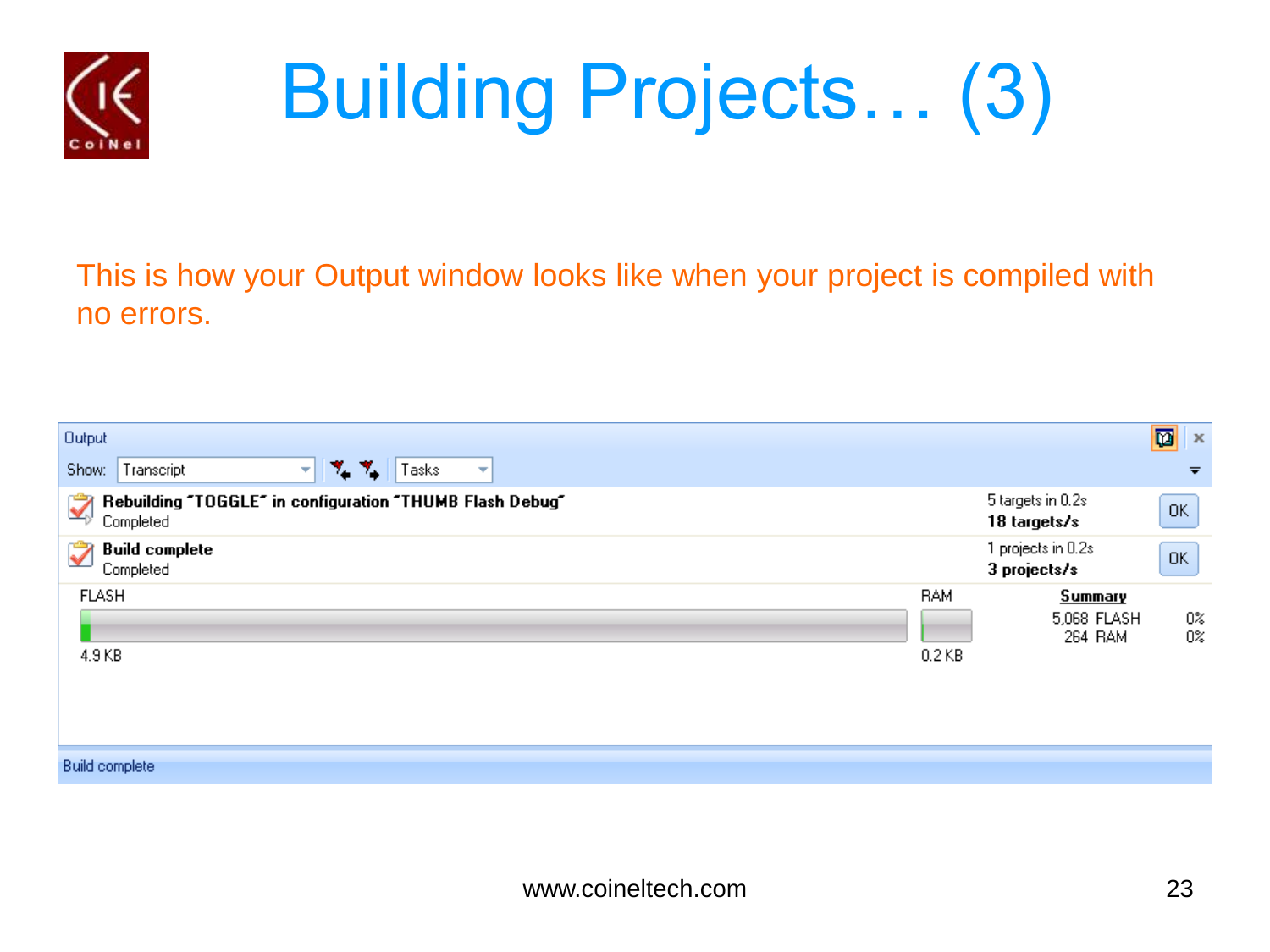

## Targeting Board using 20pin **Wiggler**

To connect with your target board,

Click on Target  $\rightarrow$ Connect  $\rightarrow$  Macraigor Wiggler (20 Pin)

*Here programming is through Parallel Port JTAG*

| TOGGLE - CrossStudio for ARM                                                                    |                                                     |                           |                                         |                     |                                         |  |  |  |  |  |
|-------------------------------------------------------------------------------------------------|-----------------------------------------------------|---------------------------|-----------------------------------------|---------------------|-----------------------------------------|--|--|--|--|--|
| File                                                                                            | Edit<br>View<br>Search<br>Project<br>Build<br>Debug | Target                    | <b>VCS</b><br><b>Browser</b><br>Tools   | Window              | Help                                    |  |  |  |  |  |
|                                                                                                 | Q Z PIQ ⊂   D ∙ @ ∙   ∏ (<br>⇒∃                     |                           | Connect                                 |                     | TO(<br>USB CrossConnect for ARM         |  |  |  |  |  |
|                                                                                                 | 建建 生生○夏乌叉 繭の型鏡                                      | Ą.                        | Disconnect                              | Ctrl+T, D           | ŧ<br>Macraigor Wiggler (20 Pin)         |  |  |  |  |  |
|                                                                                                 | 相怕怕相怕 倒帕                                            | 擎                         | Reconnect                               | Ctrl+T, E           | Macraigor Wiggler [14 Pin]              |  |  |  |  |  |
| Dashboard                                                                                       | I0test.c                                            | ਇ⊟                        | Attach Debugger                         | Ctrl+T, H           | Olimex ARM-USB-OCD                      |  |  |  |  |  |
|                                                                                                 | C:\documents and settings\admin/Desktop             | ÷                         | Reset                                   | Olimex ARM-USB-TINY |                                         |  |  |  |  |  |
|                                                                                                 | #define LED $(1 \leftrightarrow 29)$                | ‡≣<br>Æ<br>ъX<br>п×<br>P) | Download LED_TOGGLE                     | Ctrl+T, L           | Amontec JTAGkev                         |  |  |  |  |  |
|                                                                                                 | int main (void)                                     |                           | Verify LED TOGGLE                       | Ctrl+T, V           | Xverve Signalyzer                       |  |  |  |  |  |
|                                                                                                 | ſ                                                   |                           | Erase All                               | Ctrl+T.K            | Xverve Signalyzer H                     |  |  |  |  |  |
|                                                                                                 | $uint32_t j;$                                       |                           | Lock All                                |                     | Luminary USB Debug                      |  |  |  |  |  |
| 20                                                                                              | SystemInit();                                       |                           | Unlock All                              |                     | Texas Instruments ICDI                  |  |  |  |  |  |
|                                                                                                 | LPC GPIO1->FIODIR<br>$=$ LED;                       |                           | Erase Range                             |                     | Texas Instruments XDS100                |  |  |  |  |  |
|                                                                                                 | LPC GPIO1->FIOCLR<br>LED:<br>$=$                    |                           | Lock Range                              |                     | CodeRed Red Probe                       |  |  |  |  |  |
|                                                                                                 | //Loop LED Test                                     |                           | Unlock Range                            |                     | Hitex STR9-comStick                     |  |  |  |  |  |
|                                                                                                 | while(1)<br>ſ                                       |                           | Download File                           | ь                   | <b>Hitex LPC-Stick</b>                  |  |  |  |  |  |
|                                                                                                 | LPC GPIO1->FIOSET                                   |                           | Verify File<br>٠<br>Start Cycle Counter |                     | NGX ARM USB JTAG                        |  |  |  |  |  |
| 30                                                                                              | for(i = $1000000$ ; i > 0;<br>LPC GPIO1->FIOCLR     |                           |                                         |                     | SEGGER J-Link                           |  |  |  |  |  |
|                                                                                                 | for(i = $1000000$ ; i > 0;<br>}                     |                           | Pause Cycle Counter                     |                     | <b>ARM Simulator</b>                    |  |  |  |  |  |
|                                                                                                 | ŀ                                                   |                           | Zero Cycle Counter                      | $Ctrl+T,Z$          | ST-LINK                                 |  |  |  |  |  |
| $\overline{\mathbb{H}}$<br>٠                                                                    |                                                     | ۱ò                        | Targets                                 | Ctrl+Alt+T          | PE UNIT Interface DLL<br>Kinetis OSJTAG |  |  |  |  |  |
| Output                                                                                          |                                                     |                           |                                         |                     | KrisTech KT-LINK                        |  |  |  |  |  |
| Show:                                                                                           | Transcript<br>Tasks                                 |                           |                                         |                     |                                         |  |  |  |  |  |
| Rebuilding ~ TOGGLE" in configuration "THUMB Flash Debug"<br>6 targets<br>Completed<br>20 targe |                                                     |                           |                                         |                     |                                         |  |  |  |  |  |
| 1 projects<br><b>Build complete</b><br>Completed<br>3 projec                                    |                                                     |                           |                                         |                     |                                         |  |  |  |  |  |
| <b>FLASH</b>                                                                                    |                                                     |                           |                                         |                     | <b>BAM</b>                              |  |  |  |  |  |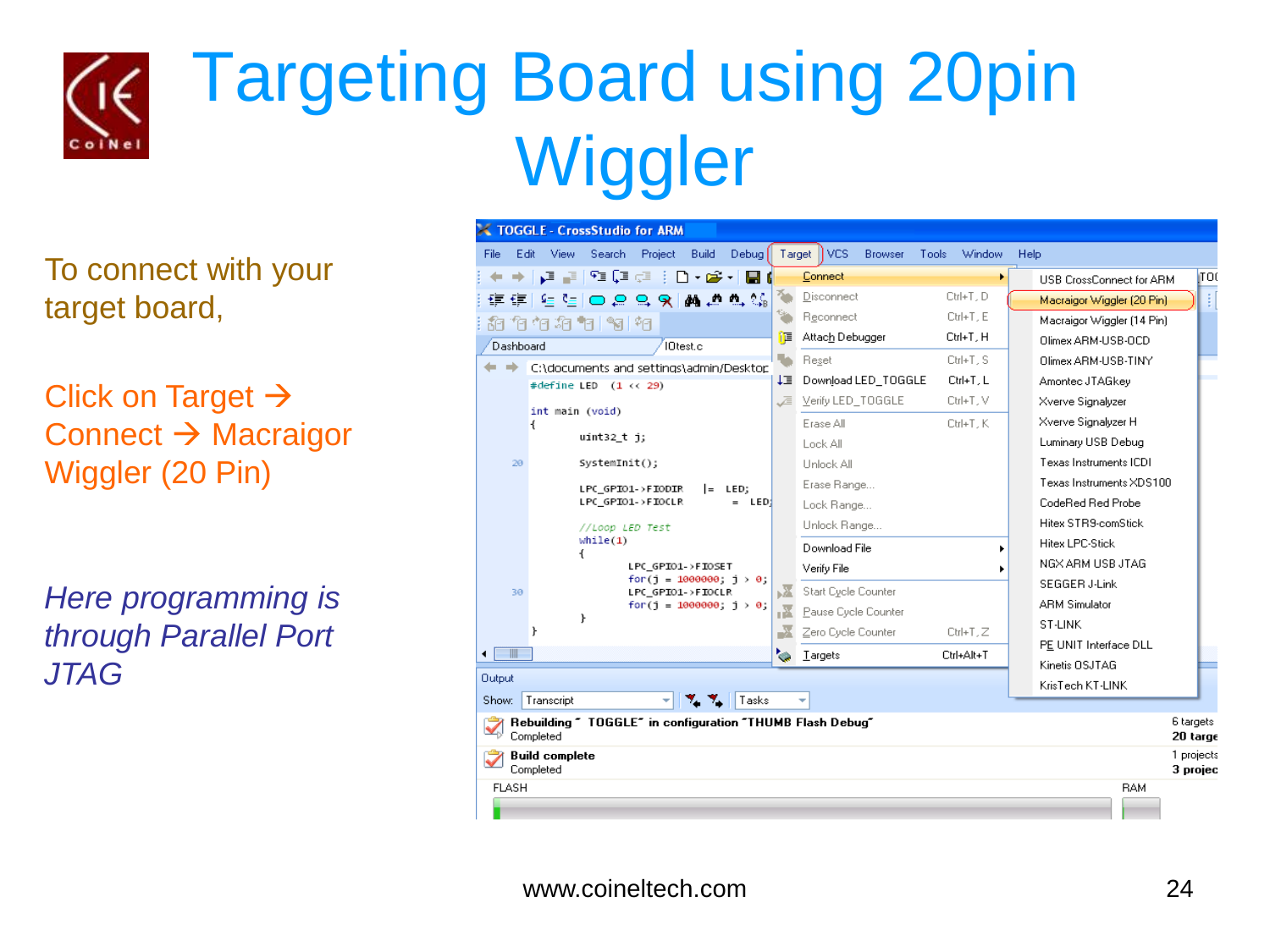# Programming the Target

To program your target,

Click on Debug & then Go.

| <b>1002E - CresiStadio for ARM</b>                                                                                                                                                                                                            |                               |                    |                                                     |                  |                                                               |                                    |                  | - 86           |  |  |
|-----------------------------------------------------------------------------------------------------------------------------------------------------------------------------------------------------------------------------------------------|-------------------------------|--------------------|-----------------------------------------------------|------------------|---------------------------------------------------------------|------------------------------------|------------------|----------------|--|--|
| No. Edit View Search Project Build Debug Tirget VC Browler Tirds                                                                                                                                                                              |                               |                    | Window Help                                         |                  |                                                               |                                    |                  | Standard       |  |  |
| J 90 10 20 30                                                                                                                                                                                                                                 |                               | FS:                | 一 二 日 啓 良                                           | <b>END</b> TOGGE |                                                               | - 福岡省な ほほき! ほき (年度を社 四足虫臭 最適な) きえ  |                  |                |  |  |
| はまま なほさなお 関東神社 166                                                                                                                                                                                                                            |                               | Ctd+               | $-16$                                               |                  | <b>キ キもも キ (おもななも) なな</b>                                     |                                    |                  |                |  |  |
| <b>Digitions</b><br><b>IDten:</b>                                                                                                                                                                                                             | 24                            | $B \wedge B + F E$ |                                                     |                  | <b>Roject Explane</b>                                         |                                    |                  | OB.            |  |  |
| Drughs Finnuare checks at Base Box                                                                                                                                                                                                            | letat                         |                    | DGGEEDtest.c<br><b>AT lees</b>                      | 資産               | <b>C</b> INJIE Fish Debug                                     | $-0.99$                            |                  |                |  |  |
|                                                                                                                                                                                                                                               |                               | FF                 | $+ + +$                                             | ٠                |                                                               |                                    |                  |                |  |  |
| UNIT-II NO CHES FUL                                                                                                                                                                                                                           | Breakpoints                   | ٠                  |                                                     |                  | <b>Roject Rests</b>                                           |                                    | Code             | Data           |  |  |
| Copyrightycy and, me device                                                                                                                                                                                                                   | Initzli@drug.bbide            | CHHF11             |                                                     |                  | <b>E and Release</b>                                          |                                    |                  |                |  |  |
| all rights reserved.                                                                                                                                                                                                                          |                               |                    |                                                     |                  | * al HAB<br>$\equiv$ $\Box$ Project LED TOGGLE                |                                    |                  | 4週目            |  |  |
| <b>History</b>                                                                                                                                                                                                                                | 3 Step Into                   | F12                |                                                     |                  | E all Project Properties                                      |                                    | 510              |                |  |  |
| 1089.07.28 hm1.1.88                                                                                                                                                                                                                           | а<br>: Step Over              | FIF                |                                                     |                  | E Cal Source Files (2500)                                     |                                    |                  |                |  |  |
|                                                                                                                                                                                                                                               | Step Out                      | 如形印                |                                                     |                  | $+ 1$ Khets                                                   |                                    | 6.38             |                |  |  |
| <b>LL @EDISTRIDERSITESISIONSISTERIDI</b>                                                                                                                                                                                                      | <b>C Em Scanar</b>            | Chi+F1E            | $(1 + 1)$                                           |                  |                                                               |                                    |                  |                |  |  |
| stachase "Ipc17cc.k"                                                                                                                                                                                                                          | E. Auto the                   | 动中土                |                                                     |                  | Targets:                                                      | $+$ $\circ$                        |                  |                |  |  |
|                                                                                                                                                                                                                                               | Ð<br><b>Settled Statement</b> | $S187 + F11$       |                                                     |                  | 0.960                                                         |                                    |                  |                |  |  |
| #derline LED (1 ++ 29)                                                                                                                                                                                                                        |                               |                    |                                                     |                  | OF USB CrassCannect for ARM                                   |                                    |                  |                |  |  |
| 16.1nt most (1010)                                                                                                                                                                                                                            | Show West Statement           | Wb <sup>+</sup>    |                                                     |                  | 75 Macratger Wiggler (20 Pin)<br>A Macraigor Wiggler (14 Pin) |                                    |                  |                |  |  |
| untiz t j.                                                                                                                                                                                                                                    | Control                       | ٠                  |                                                     |                  |                                                               |                                    |                  |                |  |  |
|                                                                                                                                                                                                                                               | <b>TOOL RIVER</b>             | $3101 + 41$        |                                                     |                  | Ge Olive ARIA USB-OCD                                         |                                    |                  |                |  |  |
| Bystendait();                                                                                                                                                                                                                                 | $\sqrt{2}$ locals             | Cole Mont          |                                                     |                  | C Oken ANA-USA-TIO                                            |                                    |                  |                |  |  |
| UK GPER-STARK                                                                                                                                                                                                                                 | $-125.01244$                  | Dri+AR+5           | 社会を訴訟                                               |                  | <b>Get American Flickling</b>                                 |                                    |                  |                |  |  |
| LPC SPIEL- FIREP                                                                                                                                                                                                                              | a desti                       | Ori+Atr+H1         | 红莲+血加红                                              |                  | <b>De</b> Tyme Spratce                                        |                                    |                  |                |  |  |
| LPC_GP303- IF31009                                                                                                                                                                                                                            |                               |                    | <b>PELSIE &amp; JINTER</b><br>$21.38 \times 0.0222$ |                  | Properties at indow                                           |                                    |                  | $\overline{a}$ |  |  |
| IPC SPES->FINDE<br>$1 - 8$<br><b>Q</b> Disassembly<br>LPC SP204-H10009<br>$ + $                                                                                                                                                               |                               |                    | P1-29 = 04tpst1                                     |                  | 11日                                                           |                                    | Sauch Properties |                |  |  |
| Warre Life Not                                                                                                                                                                                                                                | Debug Wigdaws                 |                    |                                                     |                  |                                                               | Settles                            |                  |                |  |  |
| 4620(1)                                                                                                                                                                                                                                       |                               |                    |                                                     |                  | <b>Taiget Properties</b><br>* Connoction                      |                                    |                  |                |  |  |
| $\mathbf{X}$                                                                                                                                                                                                                                  |                               |                    |                                                     |                  | <b>Paradial Port</b>                                          | <b>LPTL</b>                        |                  |                |  |  |
| <b>Cutzut</b>                                                                                                                                                                                                                                 |                               |                    |                                                     | G                | Parallel Port Address                                         | <b>TKT31</b>                       |                  |                |  |  |
| - Bacher Bills<br>Dirwy: Traveright                                                                                                                                                                                                           |                               |                    |                                                     |                  | Parallel Port Sharing<br>* Interlace                          | Ns                                 |                  |                |  |  |
|                                                                                                                                                                                                                                               |                               |                    |                                                     |                  | Version                                                       | 11 Circlink Aug 1201               |                  |                |  |  |
| Exhalt@ng 'LED_RIGGLE' in restigatation: THUMB Flash Debug<br>Consided juth warnings                                                                                                                                                          |                               |                    | 5 targets in 1.7s<br>3 targets/i                    | 1                | $+10.6$                                                       |                                    |                  |                |  |  |
|                                                                                                                                                                                                                                               |                               |                    |                                                     |                  | T292s Sevid<br>ITAS Crod: Divoder                             | 1m<br>×                            |                  |                |  |  |
| <b>Build</b> complete<br>Completed                                                                                                                                                                                                            |                               |                    | 1 projects in 1.7c.<br>I projectury                 | OK               | Target Interface Tipe                                         | FM <sub>2</sub>                    |                  |                |  |  |
|                                                                                                                                                                                                                                               |                               |                    |                                                     |                  | * Loader                                                      |                                    |                  |                |  |  |
| AP # #x2477W11 AHD: AP for CM3 Rev 2 Little Endian<br>Completed                                                                                                                                                                               |                               |                    |                                                     |                  | Erase AB<br>Erace All Timeout                                 | <b>H</b> <sub>i</sub><br>68.900 mi |                  |                |  |  |
|                                                                                                                                                                                                                                               |                               |                    |                                                     |                  | <b>Loader Twent</b>                                           | 19,890 mm                          |                  |                |  |  |
| $\begin{tabular}{ c c } \hline \quad \quad & \quad \quad & \quad \quad & \quad \quad \\ \hline \quad \quad & \quad \quad & \quad \quad & \quad \quad \\ \hline \quad \quad & \quad \quad & \quad \quad & \quad \quad \\ \hline \end{tabular}$ |                               |                    |                                                     |                  | No Load Sections                                              |                                    |                  |                |  |  |
| FLASH                                                                                                                                                                                                                                         |                               |                    | RAM<br>SUBURALE                                     |                  | * Taget                                                       |                                    |                  |                |  |  |
|                                                                                                                                                                                                                                               |                               |                    | 5.266 FLASH                                         | $1\%$            | Device Type                                                   | Lorber M3 Kipf                     |                  |                |  |  |
|                                                                                                                                                                                                                                               |                               |                    | 268.8888                                            | es.              | The parallel port connection to use to connect to target.     |                                    |                  |                |  |  |
| 5.318                                                                                                                                                                                                                                         |                               |                    | 0.2 KB                                              |                  | Property isred as portfilame.                                 |                                    |                  |                |  |  |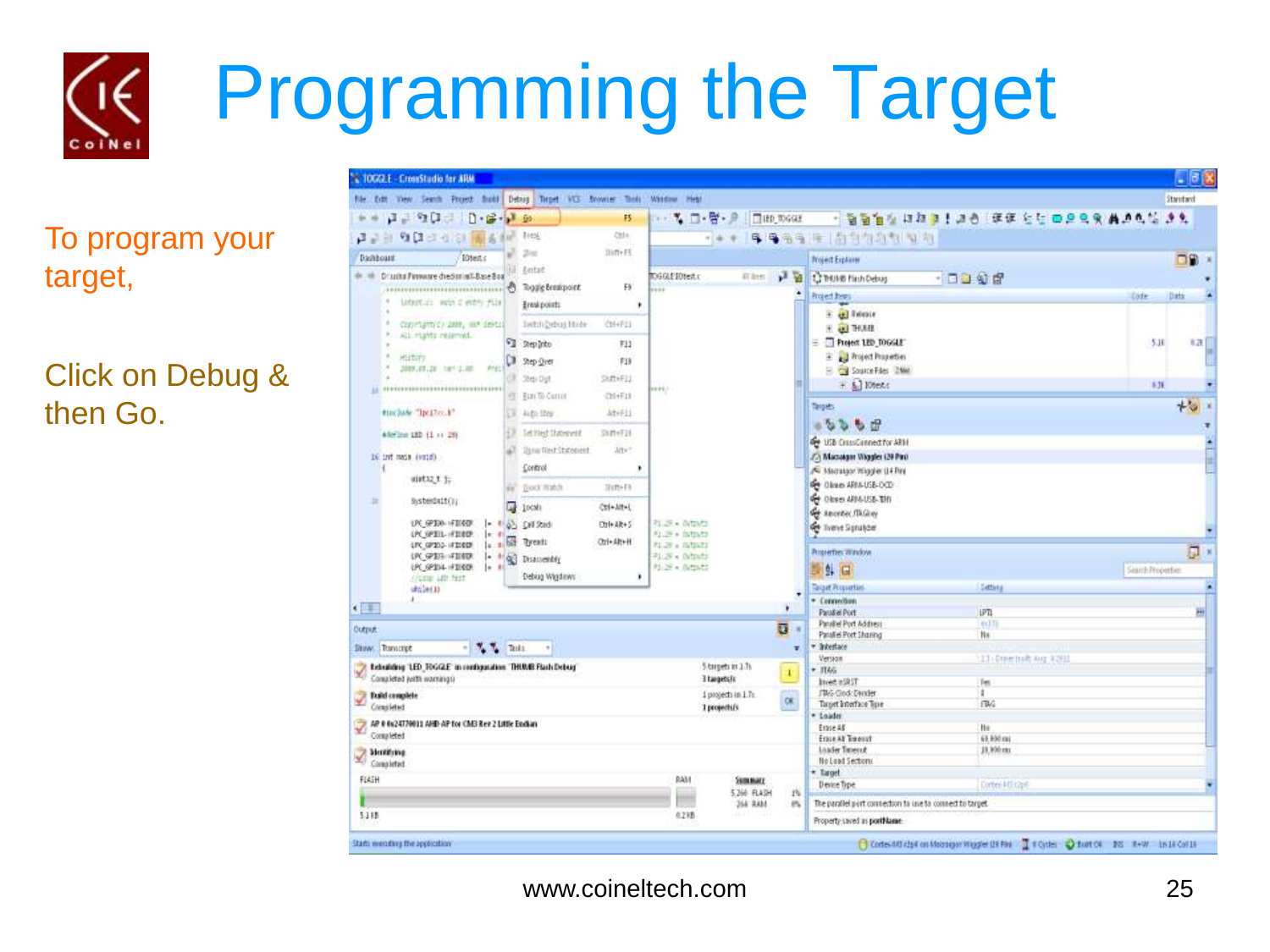

#### This is how it looks in the output window after your press Debug  $\rightarrow$  Go

| Output                                                                     | d 5                                | $\boldsymbol{\chi}$ |
|----------------------------------------------------------------------------|------------------------------------|---------------------|
| Tasks<br>Transcript<br>т.<br>Show:<br>74<br>v.<br>$\overline{\phantom{a}}$ |                                    | ≂                   |
| Checking "TOGGLE" in configuration "THUMB Flash Debug"<br>Completed        | 5 targets in 0.0s<br>161 targets/s | OK                  |
| Preparing target for download<br>Completed                                 | Completed in 0.6s                  | OK                  |
| Downloading "Loader_rpc.elf" to Macraigor Wiggler (20 Pin)  <br>Completed  | 2.6 KB in 0.6s<br>3.8 KB/s         | OK                  |
| Verifying "Loader_rpc.elf" on Macraigor Wiggler (20 Pin).<br>Completed     | 2.6 KB in 0.6s<br>4.1 KB/s         | OK                  |
| Erasing "LED_TOGGLE.elf" to Macraigor Wiggler (20 Pin)<br>Completed        | 5.1 KB in 1.6s<br>3.0 KB/s         | OK                  |
| Downloading ^ TOGGLE.elf" to Macraigor Wiggler (20 Pin)<br>Completed       | 5.1 KB in 0.0s<br>342.4 KB/s       | OK                  |
| Verifying " TOGGLE.elf" on Macraigor Wiggler (20 Pin)<br>Completed         | 5.1 KB in 0.0s<br>160.5 KB/s       | OK                  |
| Preparing target for user application<br>Completed                         | Completed in 0.6s                  | OK                  |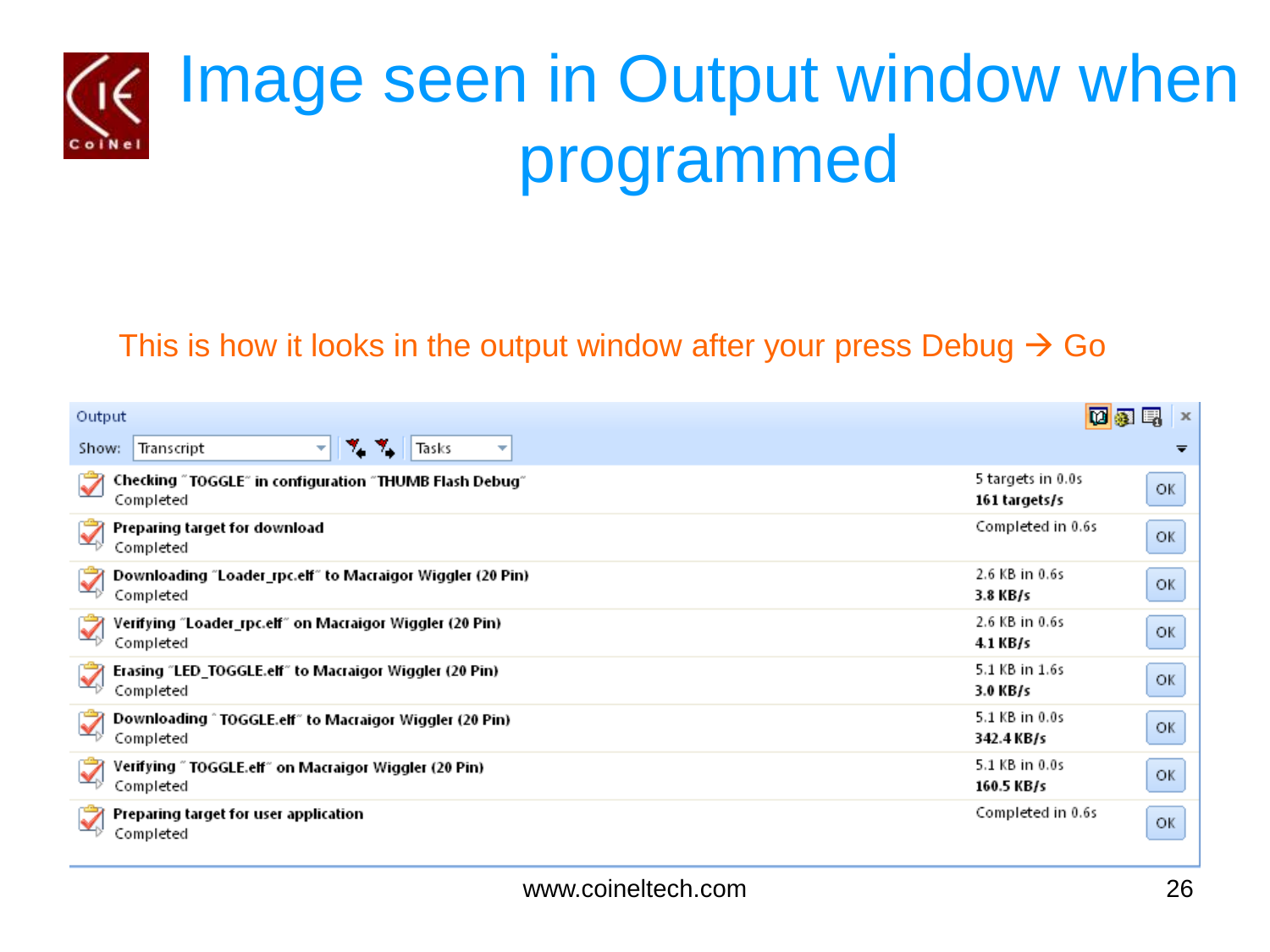

## Debugging the Code

You can also debug your code line by line by,

Going to debug menu  $\rightarrow$  Step Into option as shown in the image.

Step Into is used to check line by line of your code.

Step Over Makes you to come out of the code.

*Let your target board be connected & powered up when you are debugging your code.*

|                                                       |                                                           |            |                                           |        | <b>X TOGGLE</b> - CrossStudio for ARM (Stopped)                     |       |                     |            |                |       |                                   |           |                 |                                           |                |                     |
|-------------------------------------------------------|-----------------------------------------------------------|------------|-------------------------------------------|--------|---------------------------------------------------------------------|-------|---------------------|------------|----------------|-------|-----------------------------------|-----------|-----------------|-------------------------------------------|----------------|---------------------|
| File                                                  |                                                           | Edit View  |                                           |        | Search Project Build                                                | Debug | Target              | <b>VCS</b> | Browser        | Tools | Window                            | Help      |                 |                                           |                |                     |
| ⇔                                                     | ۰                                                         | 교교비        | $\mathbb{F}_\mathbb{Z}$ of $\mathbb{Z}^2$ | -11    | $\begin{array}{ccc}\n\Box & \Box & \Box & \Box & \Box\n\end{array}$ |       |                     |            | F <sub>5</sub> |       | ▶ - ∾ -│ ९ │ ⊠ - ਉ - タ ┊│⊠ TOGGLE |           |                 |                                           |                |                     |
|                                                       | 植银                                                        |            |                                           |        | \$ & R R Q O E                                                      | πĒ    | Break               |            | Ctrl+.         |       |                                   |           |                 | 「ミセ 年 <mark>る</mark> る た -   66   ♪ 画 ・ : | int main()     |                     |
|                                                       |                                                           |            | 和伯伯和帕阿帕                                   |        |                                                                     | ē     | Stop                |            | Shift+F5       |       |                                   |           |                 |                                           |                |                     |
|                                                       | Dashboard                                                 |            |                                           |        |                                                                     | Ρ≣    | Restart             |            |                |       |                                   |           |                 |                                           |                |                     |
|                                                       |                                                           |            |                                           | main.c |                                                                     | ê     | Toggle Breakpoint   |            | F9             |       | system LPC17xx.c                  |           |                 | thumb crt0.s                              |                |                     |
|                                                       | 20                                                        | 45.58.64   | LPC_GPI01->FI0CLR                         |        |                                                                     |       | <b>Breakpoints</b>  |            |                |       | // Turn-OFF LED                   |           |                 |                                           | 한 한 다 조 (화 한 번 |                     |
|                                                       | 21                                                        |            |                                           |        |                                                                     |       | Switch Debug Mode   |            | Ctrl+F11       |       |                                   |           |                 |                                           |                |                     |
|                                                       |                                                           |            | //Loop LED Test<br>while(1)               |        |                                                                     | फ∎    | Step Into           |            | F11            |       |                                   |           |                 |                                           |                |                     |
|                                                       |                                                           |            | ſ                                         |        |                                                                     | Œ     | Step Over           |            | F10            |       |                                   |           |                 |                                           |                |                     |
|                                                       |                                                           |            |                                           |        | LPC GPI01->FI0SE<br>$for(j = 1000000)$                              | Œ     | Step Out            |            | Shift+F11      |       |                                   |           | // Turn-ON LED  |                                           |                | ≣                   |
|                                                       |                                                           |            |                                           |        | LPC_GPI01->FI0C                                                     |       | + Bun To Curson     |            | Ctrl+F10       |       |                                   |           | // Turn-OFF LED |                                           |                |                     |
| ۰                                                     | W                                                         |            |                                           |        | $for(i = 1000000$                                                   |       | 是国 Auto Step        |            | Alt+F11        |       |                                   |           |                 |                                           |                |                     |
|                                                       |                                                           |            |                                           |        |                                                                     | £₹    | Set Next Statement  |            | Shift+F10      |       |                                   |           |                 |                                           |                |                     |
| <b>Output</b>                                         |                                                           |            |                                           |        |                                                                     | ৻৵৾   | Show Next Statement |            | Alt+*          |       |                                   |           |                 |                                           | 面              | $\boldsymbol{\chi}$ |
| Show:                                                 |                                                           | Transcript |                                           |        | ٧.                                                                  |       | Control             |            |                | ٠     |                                   |           |                 |                                           |                |                     |
|                                                       |                                                           | Completed  |                                           |        | Checking "TOGGLE" in configuration                                  | 66    | Quick Watch         |            | Shift+F9       |       |                                   |           |                 | 5 targets in 0.0s<br>333 targets/s        | 0K             |                     |
|                                                       |                                                           | Completed  | Preparing target for download             |        |                                                                     | ⊡     | Locals              |            | Ctrl+Alt+L     |       |                                   |           |                 | Completed in 0.5s                         | 0K             |                     |
|                                                       |                                                           |            |                                           |        | Downloading "Loader_rpc.elf" to NG>                                 | æ.    | Call Stack          |            | Ctrl+Alt+S     |       |                                   |           |                 | 2.6 KB in 0.1s                            |                |                     |
|                                                       |                                                           | Completed  |                                           |        |                                                                     | ନ     | Threads             |            | Ctrl+Alt+H     |       |                                   |           |                 | $13.9$ KB/s                               | 0K             |                     |
|                                                       |                                                           |            |                                           |        | Verifying "Loader_rpc.elf" on NGX AF                                |       | Disassembly         |            |                |       |                                   |           |                 | 2.6 KB in 0.0s                            | 0K             |                     |
| Completed<br>Erasing "TOGGLE.elf" to NGX ARM USB JTAG |                                                           |            |                                           |        |                                                                     |       | Debug Windows       |            |                |       |                                   | 33.5 KB/s |                 |                                           |                |                     |
|                                                       |                                                           | Completed  |                                           |        |                                                                     |       |                     |            |                |       |                                   |           |                 | 4.5 KB in 0.1s<br>36.2 KB/s               | 0K             |                     |
|                                                       | Downloading "TOGGLE.elf" to NGX ARM USB JTAG<br>Completed |            |                                           |        |                                                                     |       |                     |            |                |       |                                   |           |                 | 4.5 KB in 0.0s<br>283.2 KB/s              | 0K             |                     |
|                                                       | Verifying "TOGGLE.elf" on NGX ARM USB JTAG                |            |                                           |        |                                                                     |       |                     |            |                |       |                                   |           |                 | 4.5 KB in 0.0s                            | <b>OK</b>      |                     |
|                                                       |                                                           | Completed  |                                           |        |                                                                     |       |                     |            |                |       |                                   |           |                 | 283.2 KB/s                                |                |                     |
|                                                       |                                                           | Completed  | Preparing target for user application     |        |                                                                     |       |                     |            |                |       |                                   |           |                 | Completed in 0.2s                         | <b>OK</b>      |                     |
|                                                       | Step Into (F11)<br>Cortex-M3 r2p0 o                       |            |                                           |        |                                                                     |       |                     |            |                |       |                                   |           |                 |                                           |                |                     |
|                                                       |                                                           |            |                                           |        |                                                                     |       |                     |            |                |       |                                   |           |                 |                                           |                |                     |